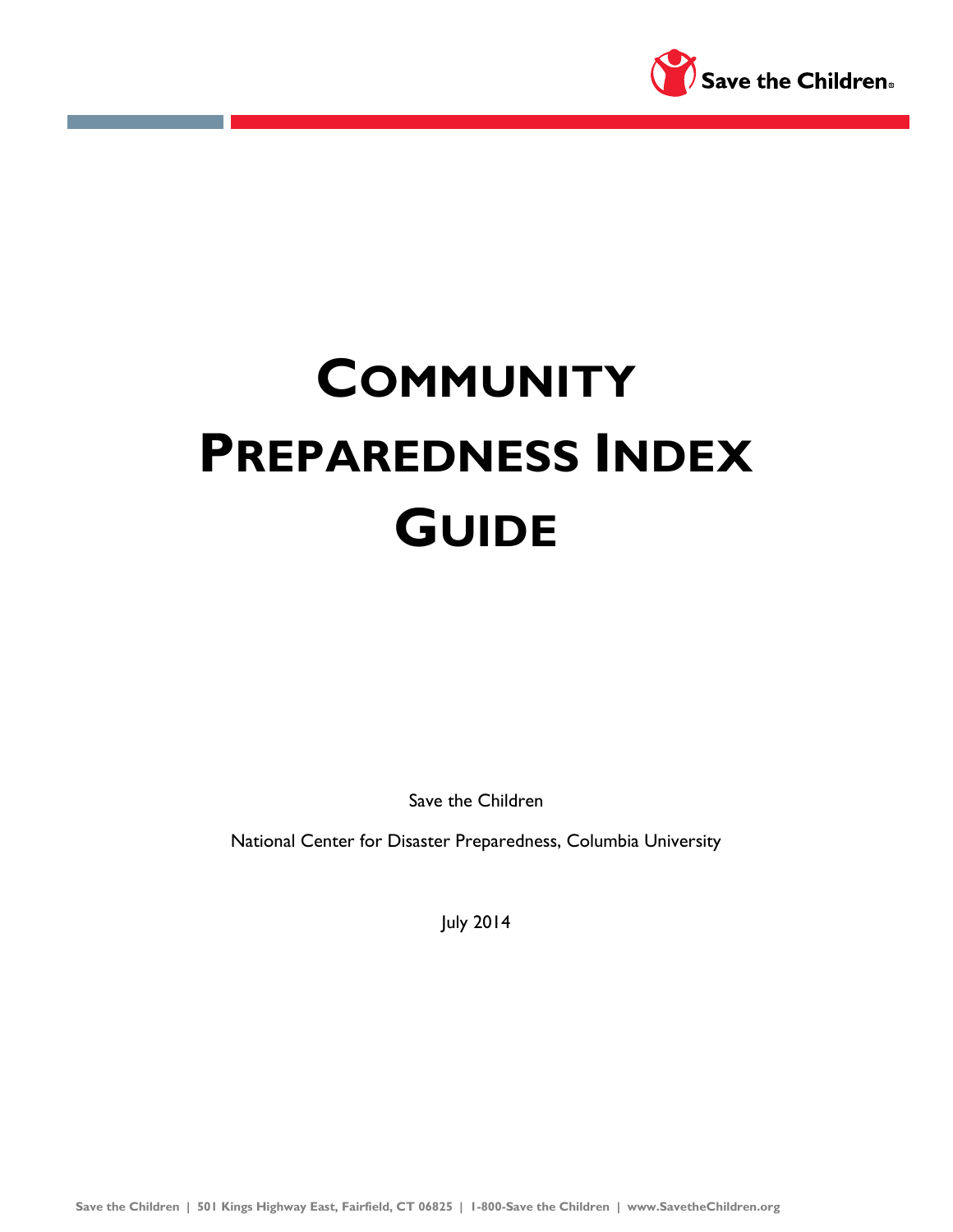

**To request a username and password to complete the Community Preparedness Index (CPI), or to ask questions, please contact Save the Children at [GetReady@SaveChildren.org.](mailto:GetReady@SaveChildren.org)**

For more information about the CPI, please visit Save the Children's Get Ready Get Safe website at: [http://www.SaveTheChildren.org/CPI](http://www.savethechildren.org/CPI)

**Acknowledgements**: Save the Children and the National Center for Disaster Preparedness (NCDP) at Columbia University would like to thank organizations that provided input to the Community Preparedness Index (CPI) including the Los Angeles County Children in Disasters Working Group and the International Association of Emergency Managers Children and Disasters Caucus. They would also like to thank those who contributed to the development of this guide, including David Abramson, Derrin Culp, Victoria Johnson, Rebecca May and Yoon Soo Park of NCDP, and Paul Myers, Charlene Burgeson, Jeanne-Aimee De Marrais, Erin Bradshaw, and Adam Keehn of Save the Children.

In addition, Save the Children and NCDP would like to thank the communities who piloted the CPI and provided invaluable feedback, including Los Angeles County, CA, Putnam County, NY, Westchester County, NY and Norman, OK. They also extend their appreciation to the subject matter experts who contributed to the content validity exercise. These experts are acknowledged in Appendix IV.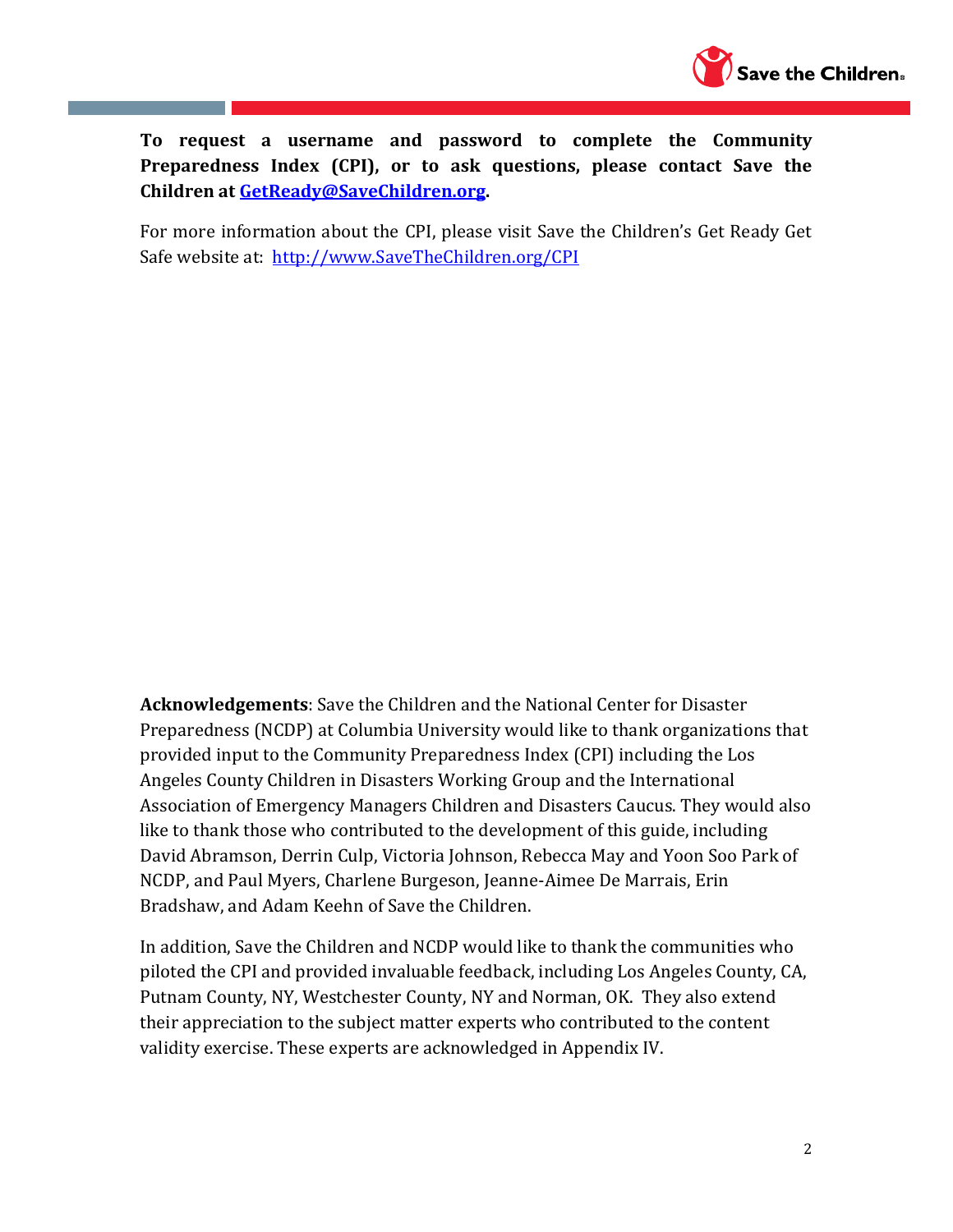

# **SUMMARY**

The Community Preparedness Index (CPI) is a community assessment tool for emergency preparedness that can be used by interagency partners within a local jurisdiction that are responsible for the safety and protection of children during and after emergencies. The CPI is similar to a survey and provides questions pertaining to the regulatory and emergency preparedness practices of seven child-serving sectors: Child care centers, Family child care homes, Public schools, Private schools, Hospitals, Foster care, and Emergency shelters. The resulting data is for use by the community to identify and set priorities for preparedness activities. Although the data is shared with Save the Children and Columbia University, individual community results will not be shared publicly and the data would only be used for aggregate reporting, such as aggregate reports of results by geographic region or population size.

Ideally, the CPI would be completed collaboratively by a working group of knowledgeable representatives from the seven sectors, which may include both local and state-level representatives. The CPI Guide provides details on how the CPI works, including technical information on completing the online CPI survey; the types of knowledge needed from each sector to complete the CPI; ideas for forming in-person or virtual working groups; and how the CPI results can be interpreted and used for future planning.

**It is important to review this Guide before beginning the online CPI survey**. Some basic but important rules about using the online tool include:

- Only one online user, per community, at a time.
- Click the FORWARD arrow to save responses. The BACK arrow does not save responses.
- Incorrect answers can affect the values. If you don't know the answer to a question, select "Don't know." You can also leave the question blank if you intend to complete it later.
- Do not use the "back," "go back," or "prior page" buttons or arrows of the Internet browser to return to an earlier screen in the survey. Always use the arrows at the bottom of the current screen.
- Print and save a copy of the summary page for each completed section.
- Fill out the "Lead Organizations" section last, after you have completed and viewed your values for the other eight sections.
- There is no "log out" button. You can exit the survey by closing the survey's browser. Be sure to save your answers first by clicking the FORWARD arrow at the bottom of the screen.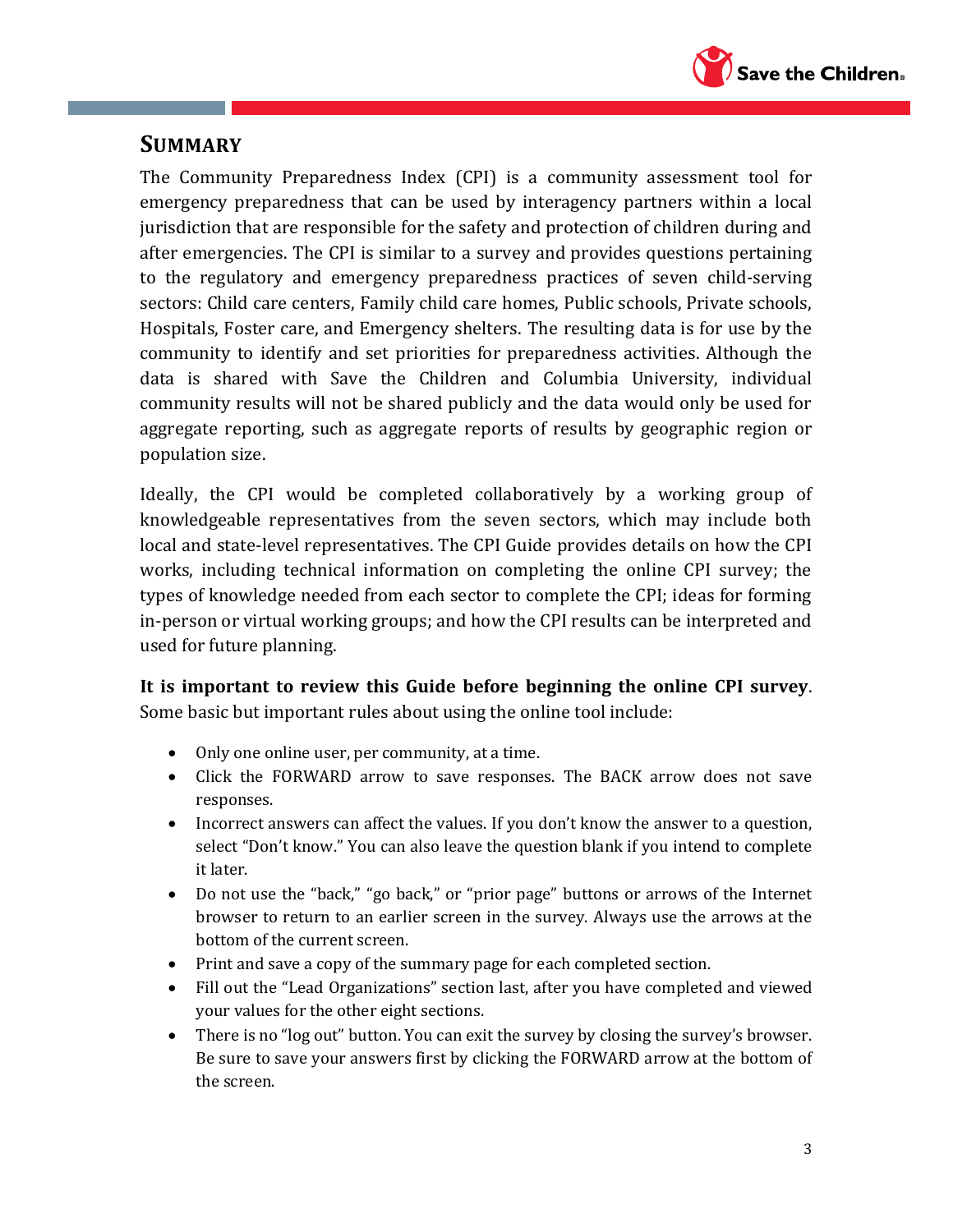

The CPI questions can be viewed outside of the online survey at the CPI website: http://www.SavetheChildren.org/CPI. If the CPI answers are readily available, because they were gathered in advance or the user is sufficiently knowledgeable, each section should take 45 minutes or less to complete.

*"The CPI is a great starting point for emergency managers to find out how well their community's children are cared for in disasters." – David Grizzle, Office of Emergency Management, Norman, OK*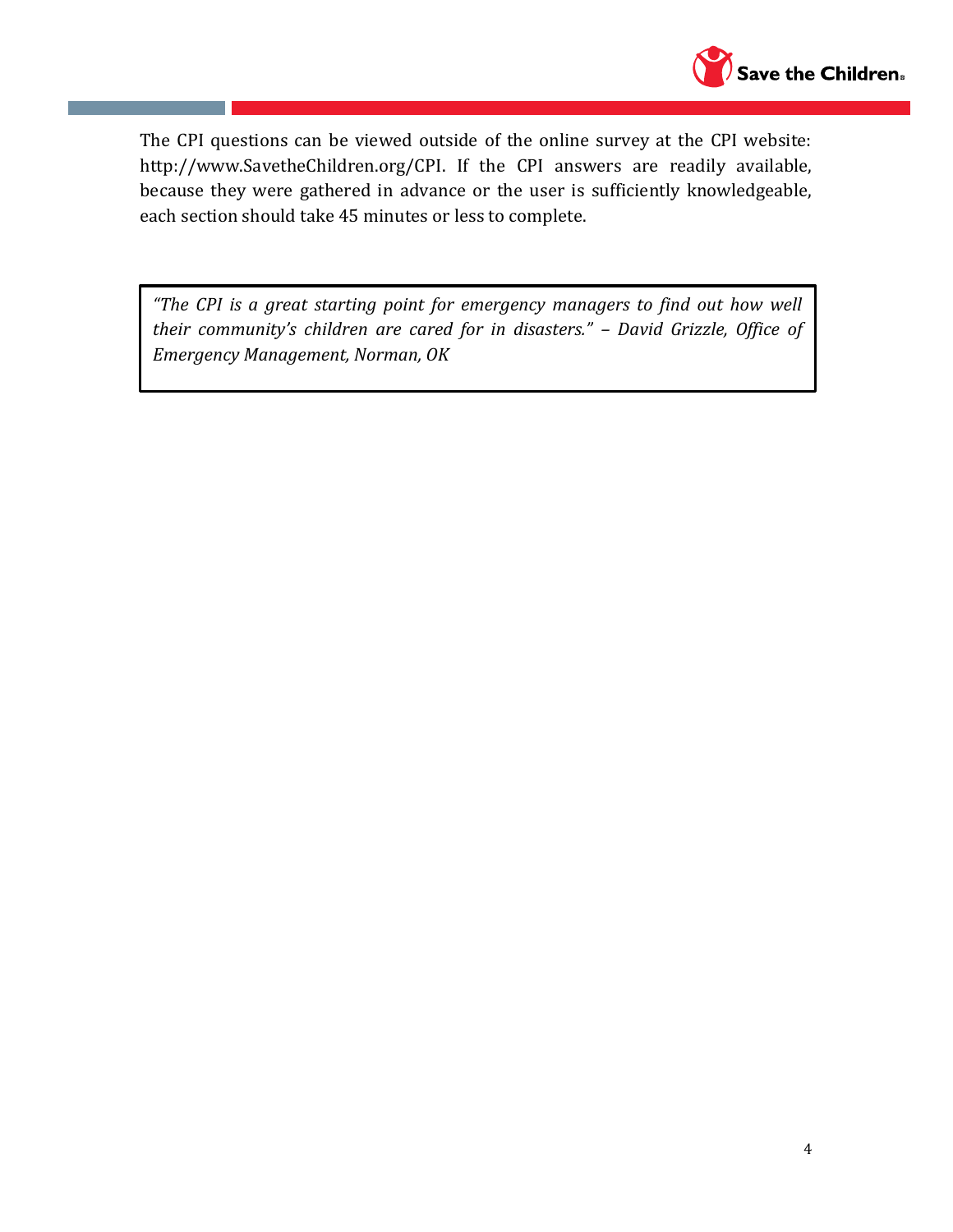

# **TABLE OF CONTENTS**

| 1 |                                                              |  |
|---|--------------------------------------------------------------|--|
| 2 | STRATEGIES FOR ENGAGING IN A COMMUNITY ASSESSMENT PROCESS  9 |  |
|   |                                                              |  |
|   |                                                              |  |
|   |                                                              |  |
|   |                                                              |  |
|   |                                                              |  |
|   |                                                              |  |
|   |                                                              |  |
|   |                                                              |  |
|   |                                                              |  |
| 3 |                                                              |  |
|   |                                                              |  |
|   |                                                              |  |
|   |                                                              |  |
| 4 |                                                              |  |
| 5 |                                                              |  |
|   | <b>APPENDIX I</b>                                            |  |
|   |                                                              |  |
|   | <b>APPENDIX III</b>                                          |  |
|   | <b>APPENDIX IV</b>                                           |  |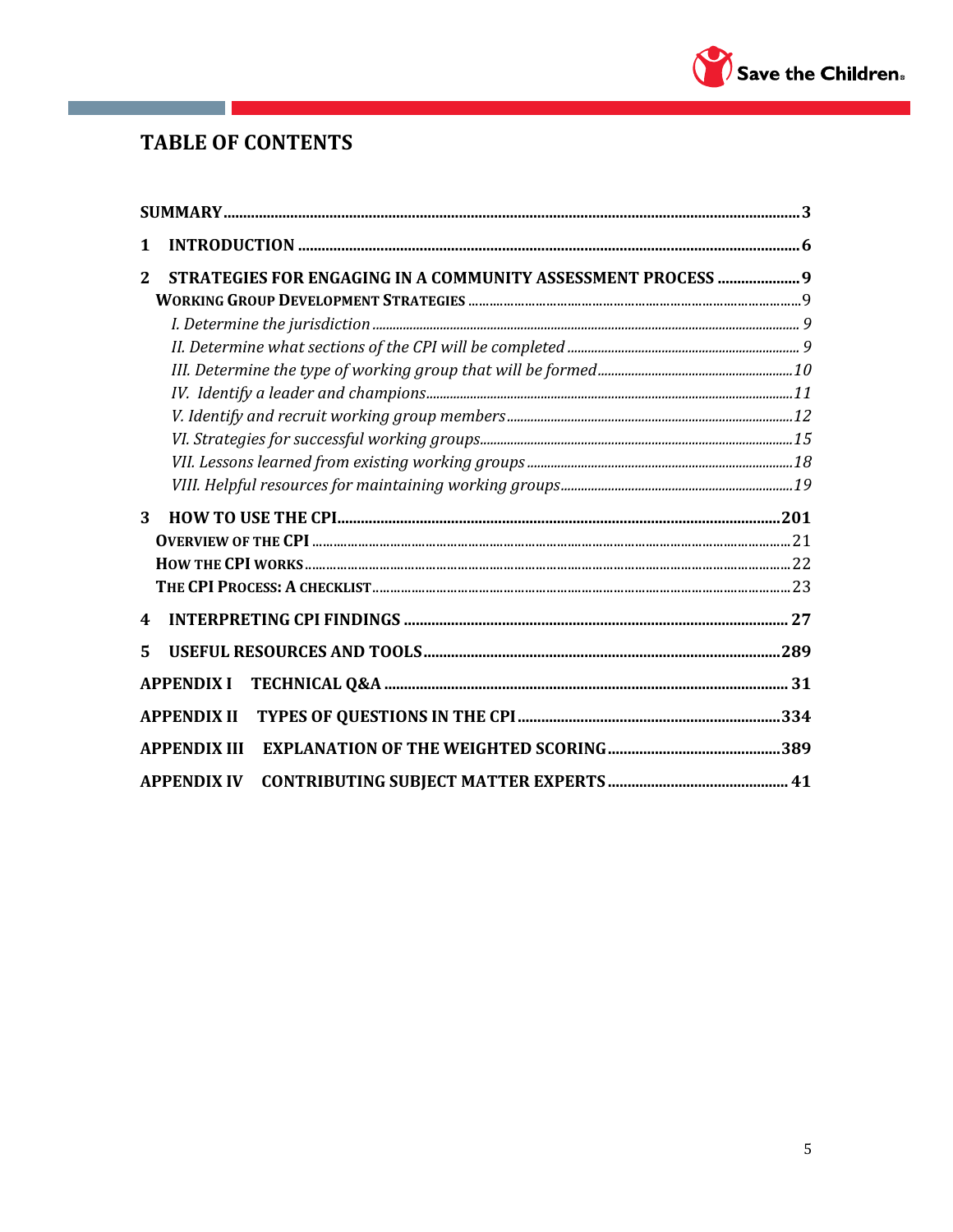

# **1 INTRODUCTION**

On any given day, the majority of America's 74 million children are in the custody of institutions including public and private schools, child care and day care centers, and hospitals, among others. Children depend upon the emergency preparedness of these institutions to ensure their safety and protection during and after disasters. Given children's unique health, developmental and security needs, the consequences of inadequate preparedness may be devastating for children and their families. In recent years, catastrophic disasters such as Hurricane Katrina and Hurricane Sandy, Midwest tornados and floods, and wildfires in California have destroyed entire communities, resulting in loss of life and the displacement of children and their families from homes, schools, jobs and social safety nets. However, most fatalities, injuries and damage caused by disasters are preventable.

Emergency preparedness that addresses the complex needs of children is challenging because the systems providing services to this population are diffusely spread across a number of different sectors. Before a disaster, institutional providers need to address preventable hazards in buildings, establish leadership roles and emergency communication methods, and exercise disaster response plans. In the aftermath of a disaster, institutions may also need to provide children access to safe shelter and play spaces, physical and mental health assessment and services, and educational continuity. When children's needs are unmet, recovering households bear the burden. This burden is felt most by families struggling with grief and physical injuries, lost income, damaged or lost homes, and the challenges of navigating disaster relief systems. Therefore, improvements in the emergency preparedness, safety and continuity of institutions that care for children can strengthen the resiliency of the whole community and help families to achieve a faster and more effective recovery.

*"When communities integrate the needs of children and adults with disabilities and others with access and functional needs into their community wide planning initiatives, they maximize resources, meet their obligations and strengthen their ability to prepare for, protect against, respond to, recover from and mitigate all hazards." – Craig Fugate, Administrator, Federal Emergency Management Agency, 2011*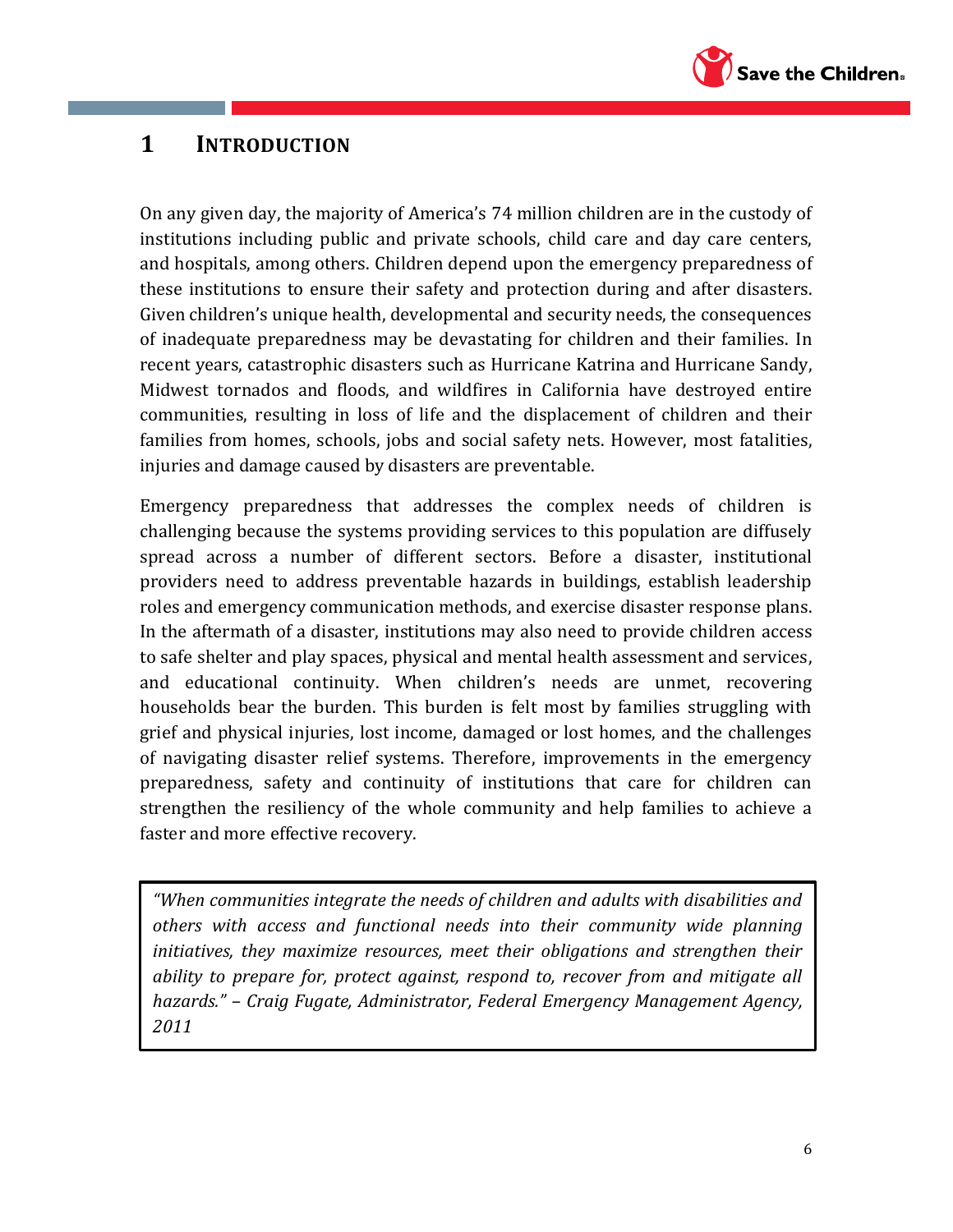

In the seven years since Hurricane Katrina, Save the Children has emerged as a national leader in ensuring children's well-being during domestic emergencies. To assist communities in determining sector-specific levels of preparedness, in 2013, Save the Children partnered with the National Center for Disaster Preparedness at Columbia University to develop the Community Preparedness Index (CPI). The CPI is a community assessment tool, similar to an online survey, that can be used by local jurisdictions to identify strengths and weaknesses in preparedness, policies, leadership and response coordination of institutions including public and private schools, child care centers, family child care homes, foster care, hospitals and emergency shelters. The output of the CPI is a quantitative indication of a local jurisdiction's preparedness for addressing children's needs during a major disaster or emergency. The CPI was developed and tested with input from local preparedness experts including members of the International Association of Emergency Managers (IAEM) Children and Disasters Caucus, the Los Angeles County Children in Disasters Working Group, and individual experts from across the country in emergency management, public health and hospital preparedness, and child protection. This initiative builds upon recommendations of the National Commission on Children and Disasters' *2010 Report to the President and Congres*s, which urged federal, state and local leaders to ensure children's needs are included in emergency management and disaster readiness at all levels.

**The CPI is both a community assessment tool and a process.** By completing the CPI online survey, users will generate quantitative measures of their jurisdiction's preparedness. The outcome is a snapshot of how well the jurisdiction is doing in developing policies and protocols to protect children. The measures can provide insights on sectors requiring improvements or clarifications of authority and can be used to develop benchmarks and indicators of progress in preparedness.

The CPI is also a process tool that can be used to facilitate collaborative planning and communications with agency leaders and community advocates involved in the protection of children. The process can be used to:

1) *Bring together new partners:* The tool can be used to identify agencies and organizations that are responsible for addressing the needs of children in disasters, and leaders and experts within those organizations who can contribute to an assessment of community-wide preparedness. Partners may be recruited from a variety of sectors, including emergency management, education, child care, public health, police and fire services, family and emergency medicine, family and child welfare, child protection, juvenile justice, and child advocacy, among others. Use of the tool can also help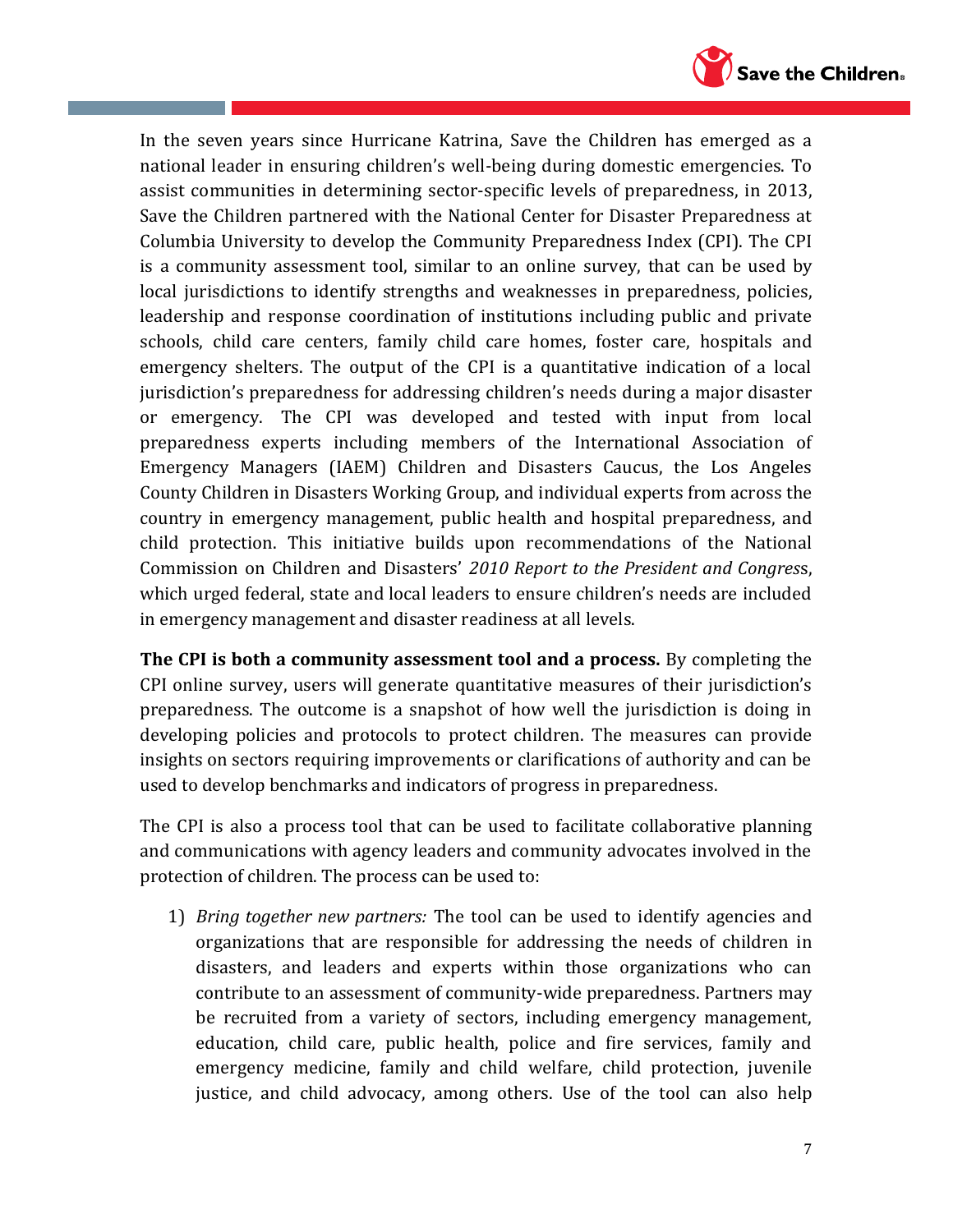

determine where there may be a lack of leadership or point person for specific issues.

- 2) *Provide a task-oriented framework for a new or existing children's working group:* The tool can be used over the course of several weeks to several years to develop baseline and on-going assessments of the preparedness of institutions and identify benchmarks of progress for each sector.
- 3) *Identify gaps and areas needing clarification:* Through the process of completing the online CPI, groups will identify areas in need of improvement within their emergency plans, exercises, communications, leadership structures, policies and regulations. They will also identify issues requiring clarification.
- 4) *Assess and prioritize needs:* A comparison of the sector-level quantitative values generated by the CPI can help identify areas in the greatest need of focus, prioritization and leadership.

This Guide includes strategies and practical tips for developing a working group, completing the online CPI survey and interpreting the quantitative values. As an overview, Section 2 provides strategies for engaging in a community assessment process and lessons learned from existing children's working groups. Section 3 provides detailed information on the format and utilization of the CPI, including technical information about the tool that should be reviewed before you begin. Section 4 discusses how to interpret the CPI results, and Section 5 lists useful tools and resources for addressing the needs of children in disasters. The Appendix also includes additional detailed information on the CPI's technical specifications and scoring algorithms that may be useful to working groups.

*"I found the tool to be very useful in identifying the strengths and possible weaknesses in our current policies and procedures." – Katrina Alexander, Westchester County, NY*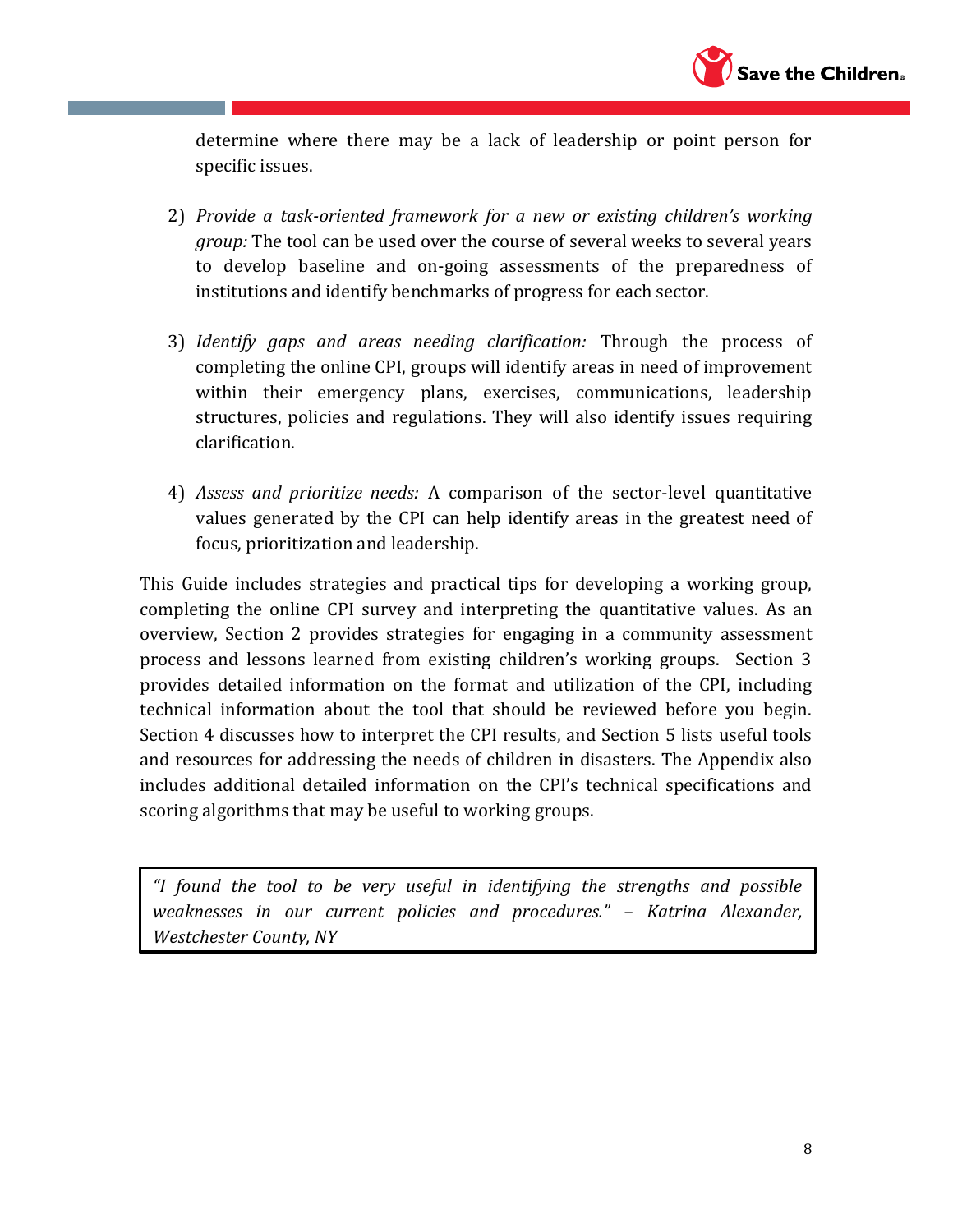

# **2 STRATEGIES FOR ENGAGING IN A COMMUNITY ASSESSMENT PROCESS**

A coordinated approach to addressing the needs of children in community preparedness efforts should involve a broad constellation of government agencies, community organizations and service providers that assist children, youth and families. The following section provides strategies for cities and counties to form a cross-sector working group to complete the CPI and facilitate on-going collaboration on the emergency management functions of organizations that serve youth.

The following recommendations and strategies for forming a working group are drawn from recommendations developed by Save the Children, the Administration for Children and Families, the Federal Emergency Management Agency (FEMA), the National Commission on Children and Disasters, and academia.

# **WORKING GROUP DEVELOPMENT STRATEGIES**

### *I. DETERMINE THE JURISDICTION*

The focus of the CPI is broader than just the public sector, and includes family child care homes, child care centers, foster care settings, public and private schools, hospitals and emergency shelters. While city and county jurisdictions are considered the audience for the CPI, the substantive focus is on the types of facilities where children may be located when a disaster strikes and where children and their guardians may go after a disaster for treatment or temporary shelter. As you consider the recruitment of sector-specific representatives, it is possible that some of the organizations or entities with oversight or regulatory authority for childserving institutions in your local jurisdiction may not be physically located there, such as state-level government agencies. Therefore, it should be decided at the outset which geopolitical entity (city, county, tribe, district, parish, borough, census area, etc.) will be referenced in the CPI, so that all the contributors to the CPI survey are referring to the same jurisdiction.

### *II. DETERMINE WHAT SECTIONS OF THE CPI WILL BE COMPLETED*

Ideally, all sections of the CPI should be completed to generate the overall quantitative measure of the community's preparedness; however, some jurisdictions may choose to complete specific sections only. Reasons for this may include difficulty recruiting knowledgeable sector representatives, the lack of a sector in the jurisdiction (e.g., private schools), or the desire to focus on a specific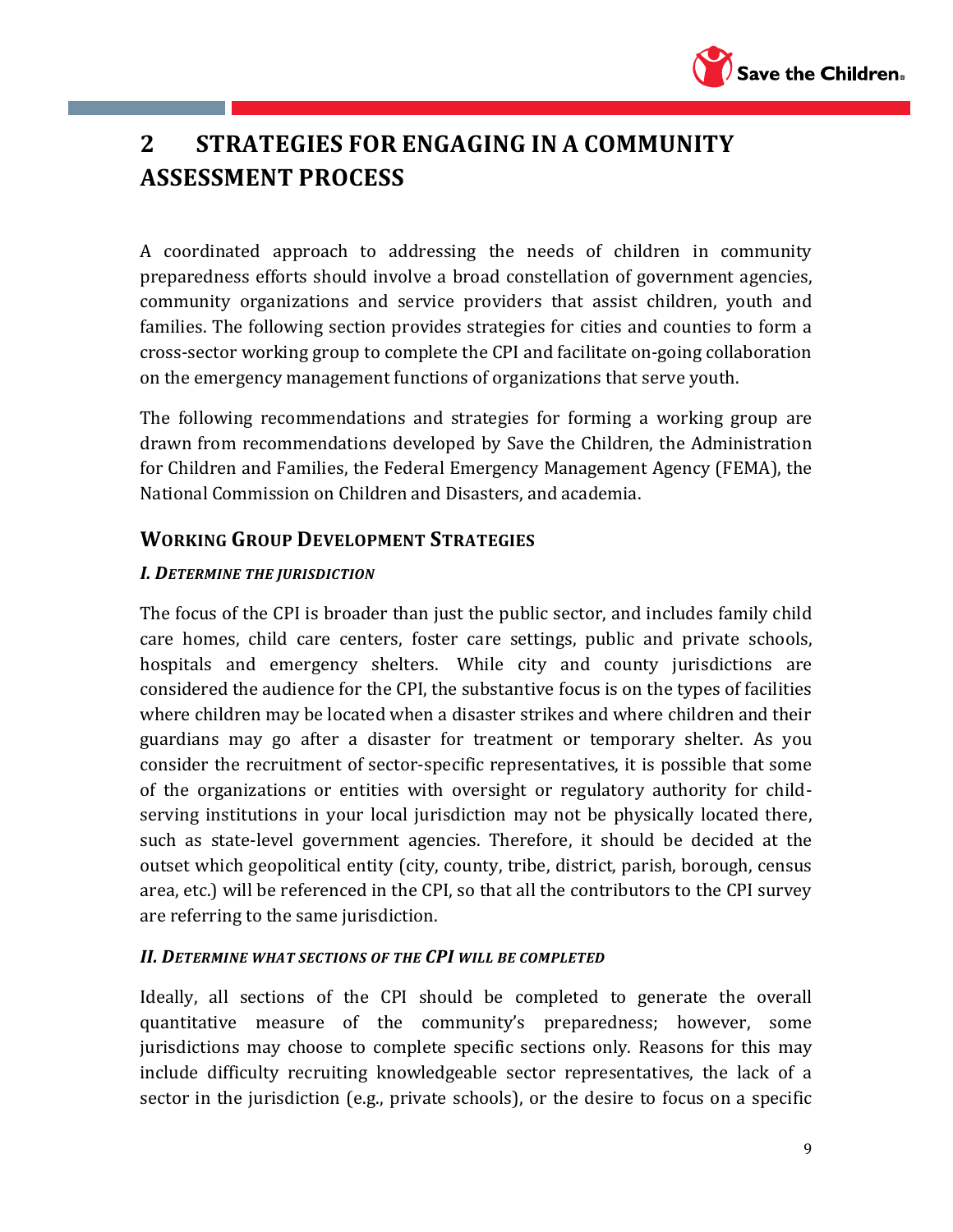

sector only. The choice of sections will dictate the necessary experts needed for the project's completion.

#### *III. DETERMINE THE TYPE OF WORKING GROUP THAT WILL BE FORMED*

To complete the CPI, there are several types of collaboration strategies that could be considered. During the process of completing the CPI, it may not be necessary for the working group to gather physically in one place. For example, the group leaders could assign the questionnaire sections to sector representatives and have conference calls to discuss and resolve areas of uncertainty and disagreement. The possibility of having a virtual working group should be considered early in the CPI process. Below are several suggestions on approaches to forming a children's working group.

1) *Long-term children's working group or task force:* Some communities have established or are considering establishing a permanent children's working group or task force to address children's needs in emergency preparedness, response, recovery and mitigation. The CPI could serve as a task-oriented framework for a new or ongoing assessment process undertaken by existing groups, or serve as the seminal task for the formation of a new group. Existing long-term working groups, like the Los Angeles County Children in Disasters Working Group, meet regularly and engage in activities such as planning, exercises and assessments of established benchmarks. L.A. County was one of the first working groups to pilot the CPI.

2) *Collaboration of emergency management subcommittees:* The CPI could also be completed by one or more subcommittees of a broader emergency management working group or task force. These could include issue-oriented groups, such as a family reunification working group, or stakeholder-oriented groups, such as a child care working group. The collaboration of multiple subcommittees for the purpose of completing the CPI would require a designated leader to set the agenda, assign tasks and ensure that all sections are completed and entered into the online CPI survey.

3) *One-time working group:* A working group could also be formed temporarily specifically for the purpose of completing the CPI. Even without a long-term agenda, the formation of a short-term working group can help organizations make contacts, assess preparedness gaps and identify critical partners in disaster response and recovery.

*4) Workshop series:* The completion of the CPI survey could also be done over the course of a series of in-person workshops that involve representatives from each relevant sector. This may be the best approach for jurisdictions that have difficulty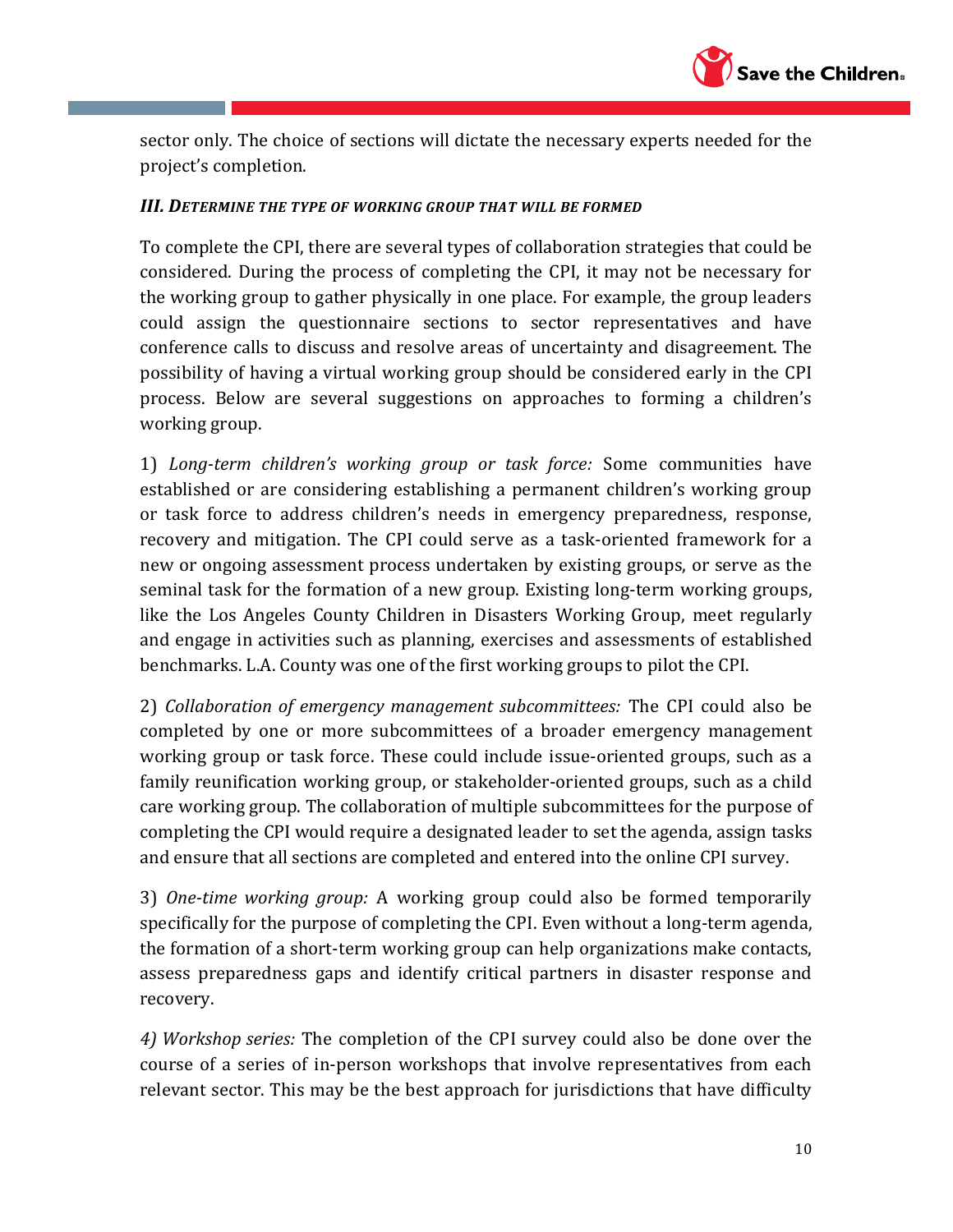

recruiting committed working group members that are sufficiently knowledgeable about their sector's preparedness policies and practices. Workshop meetings could include staff who have the ability to conduct research and retrieve information from their sector's experts between meetings.

5) *One-time workshop*: Sector representatives could be assigned to work on sections of the CPI independently, and come together for one meeting after completion of their questions to discuss their answers and complete the Community-wide and Lead Organizations sections as a group. In this scenario, it may best to have representatives complete their questions on paper and assign one person to complete all data entry for the CPI during or after the workshop.

#### *IV. IDENTIFY A LEADER AND CHAMPIONS*

It can be daunting to form a working group of diverse stakeholders for a voluntary community assessment process. Therefore, it is critical to identify a senior-level working group leader or co-leaders, and supporting champions who have been working on policy on children and disasters. Leadership could come from an emergency management agency or support organization that has broad access to those participating in community-level emergency management exercises and working groups, or an executive office such as the Mayor's Office.

To identify local champions that advocate for the needs of children in disasters, working group leaders should contact agencies and organizations that are already actively involved in child advocacy and protection policy, such as directors of child and family welfare agencies, American Red Cross chapters, and organizations that have testified before a local or state legislature regarding child protection issues. Other leaders may be identified among representatives of organizations that were involved in providing policy recommendations and input to the National Commission on Children and Disasters. (To view these organizations, see: [http://archive.ahrq.gov/prep/nccdreport/nccdrptaph.htm\)](http://archive.ahrq.gov/prep/nccdreport/nccdrptaph.htm).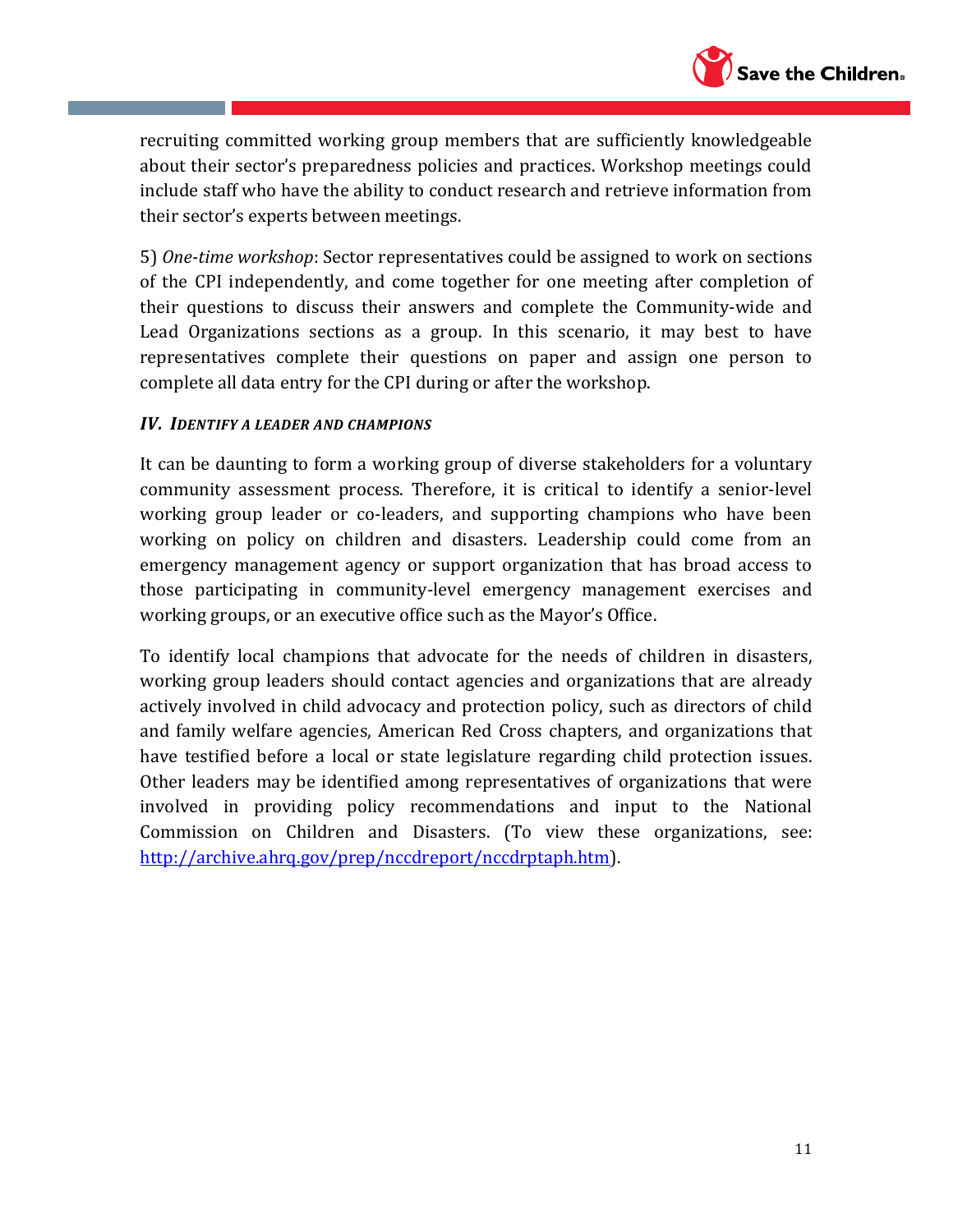

#### *V. IDENTIFY AND RECRUIT WORKING GROUP MEMBERS*

Box 1 provides ideas on where to identify working group members and examples of the types of roles they may hold, and Box 2 provides a general overview of the type of information a working group representative would need to contribute effectively to the CPI. It may be difficult to identify one person from each sector who has this broad range of knowledge, but the representative could be someone who has access to other people in the sector with knowledge regarding emergency planning regulations and policies, as well as actual planning practice in the sector. If the working group leader cannot obtain a knowledgeable representative for some sections of the CPI, the best course is to fill out the CPI as much as possible and mark items as "Don't know" so that the working group can clearly identify areas needing leadership and clarification at the end of the process. In some cases, the working group may need to identify state-level experts to help complete the CPI, particularly in jurisdictions where the state has regulatory authority for some of the jurisdiction's child-serving institutions. For example, in some jurisdictions, the state is responsible for the safety and emergency preparedness of foster care.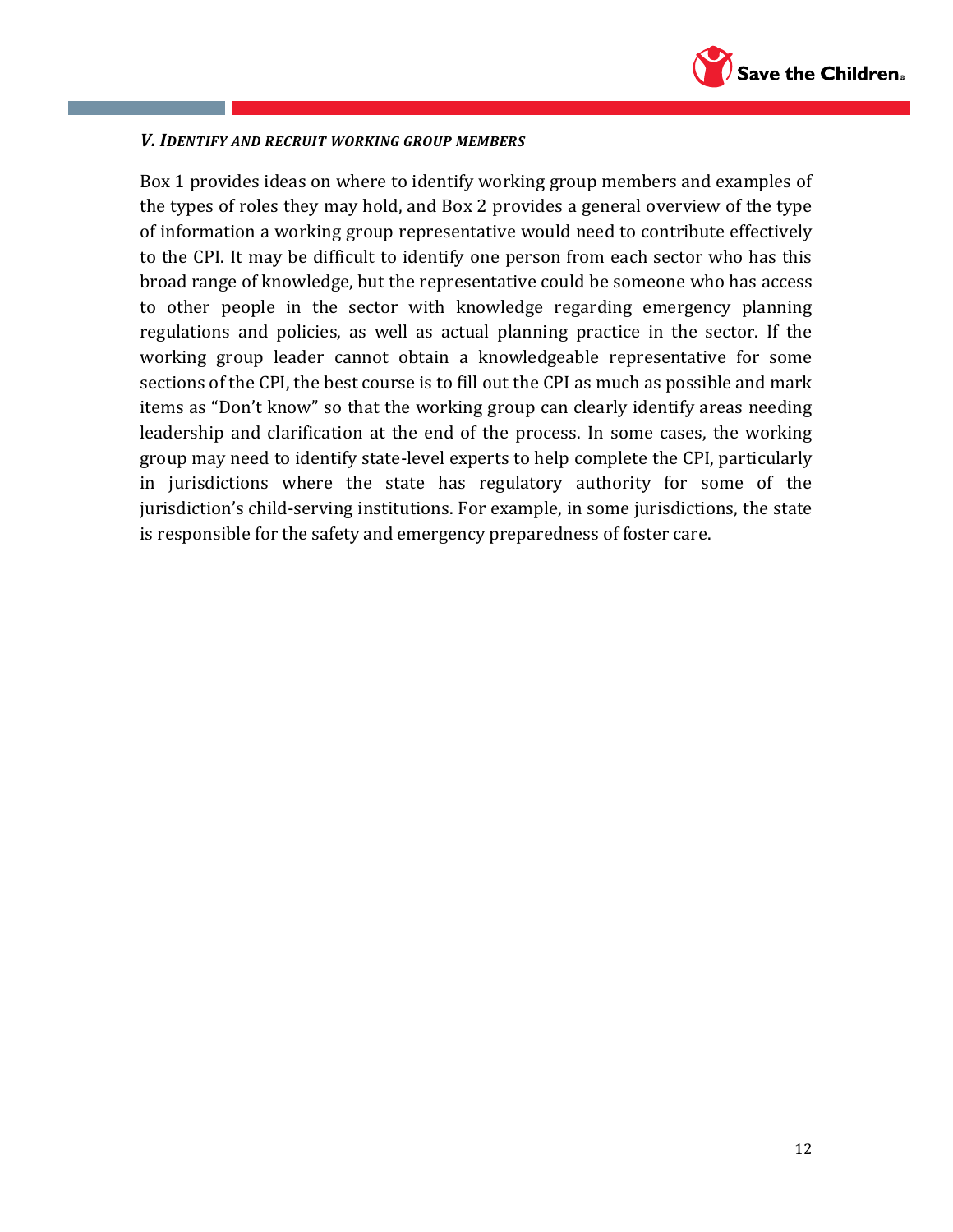

#### **Box 1. Potential agencies with expertise for the sectors featured in the CPI:**

 **Child care centers:** Local or state level child and family welfare or public health agencies; child care coalitions and professional associations; child care licensing and accreditation agencies

*For example: Representatives from the community outreach and registrar departments for the county's Child Care Council* 

 **Family child care homes:** Local or state level child and family welfare or public health agencies; child care coalitions and professional associations; child care licensing and accreditation agencies

*For example: Assistant Commissioner, Administrator for Early Intervention, or Health Educator from the city, county or state Department of Education*

- **Public schools:** Local or state department of education; school district offices; school boards; school Superintendents of large or sole school districts in the jurisdiction
- **Private schools:** Local or state department of education (the U.S. Department of Education provides a publication regarding state regulation of private and home [schools\)](https://www2.ed.gov/about/offices/list/oii/nonpublic/regulation-map.html); private school executive boards

*For example: Dean of Students, School Resource Officer or Director of the School Emergency Response Team of one of the jurisdiction's large school districts*

 **Hospitals:** Hospital directors (if only a small number exist in the locality); local or state department of health; hospital associations; hospital emergency preparedness planning committees

*For example: County-level Hospital Group Coordinator or Office of Emergency Management's lead Hospital contact* 

Foster care: Local or state agencies, such as child and family services, family and protective services, social services, or human services; coalitions or associations of foster family agencies; agencies providing youth residential, resource family and adoption licensing

*For example: Emergency Operations Coordinator from the city, county or state Department of Social Services* 

 **Emergency shelters:** Emergency management agencies; Local organizations involved in [Voluntary Organizations Active in Disasters \(VOAD\),](http://www.nvoad.org/) such as American Red Cross chapters or Medical Reserve Corps

*For example: Executive Director or Emergency Services Lead from the local or state chapter of the American Red Cross or the State Medical Reserve Corps Director*

 **Community-wide and Lead organizations\* sections**: Emergency management agencies (that coordinate agency leads for Emergency Operation Centers during emergencies); Emergency Services Lead of organizations in the community that are involved in the oversight or protection of children/minors

names of the lead organizations will emerge organically as a user completes the other sections of the CPI. Note that the \*It may not be necessary to identify a specific expert for completing the Lead Organization section of the CPI. It is likely the Lead Organization section of the CPI is locked until the others sections are fully completed.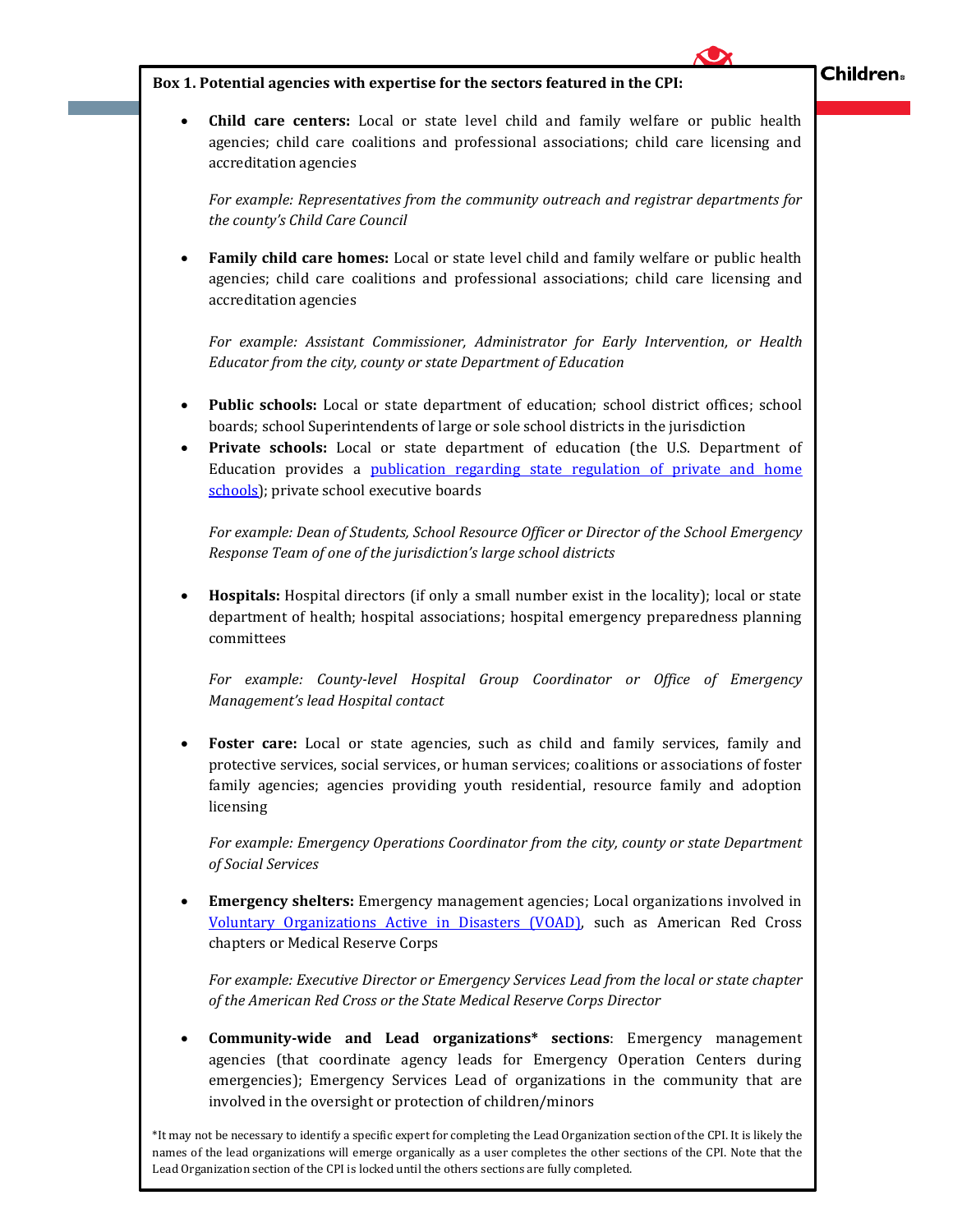

The effective formation of a voluntary working group requires leads to have a strong mission, agenda and incentives to persuade representatives to make time in their busy schedules to actively participate. The CPI provides a task-oriented framework for developing a baseline assessment of community preparedness across institutions that serve children and families before, during and after disasters. Communities that already make children a priority in community preparedness can leverage previously established goals and outcomes. For communities new to this focus, the incentives may be less clear. However, examples of the need to prepare can be clearly drawn from recent disasters that had serious impacts on children and their families. For example, the 2011 Joplin tornado in Missouri destroyed a high school, hospital and 19 child care centers, leaving families struggling with the need to find alternative care providers for children. Hurricane Isaac in Louisiana in 2012 increased the number of families needing access to pediatric mental health care and funding assistance to afford child care. Hurricane Sandy in 2012 caused 697 child care providers and 86 Head Start Centers in the states of Connecticut, New Jersey and New York to close. The severe disruption of government services and sector continuity jeopardized the recovery of thousands of families with children. All of these communities created effective children's task forces in the aftermath of a disaster. The creation of these task forces before a disaster has the potential to improve the response and accelerate the coordination of recovery resources.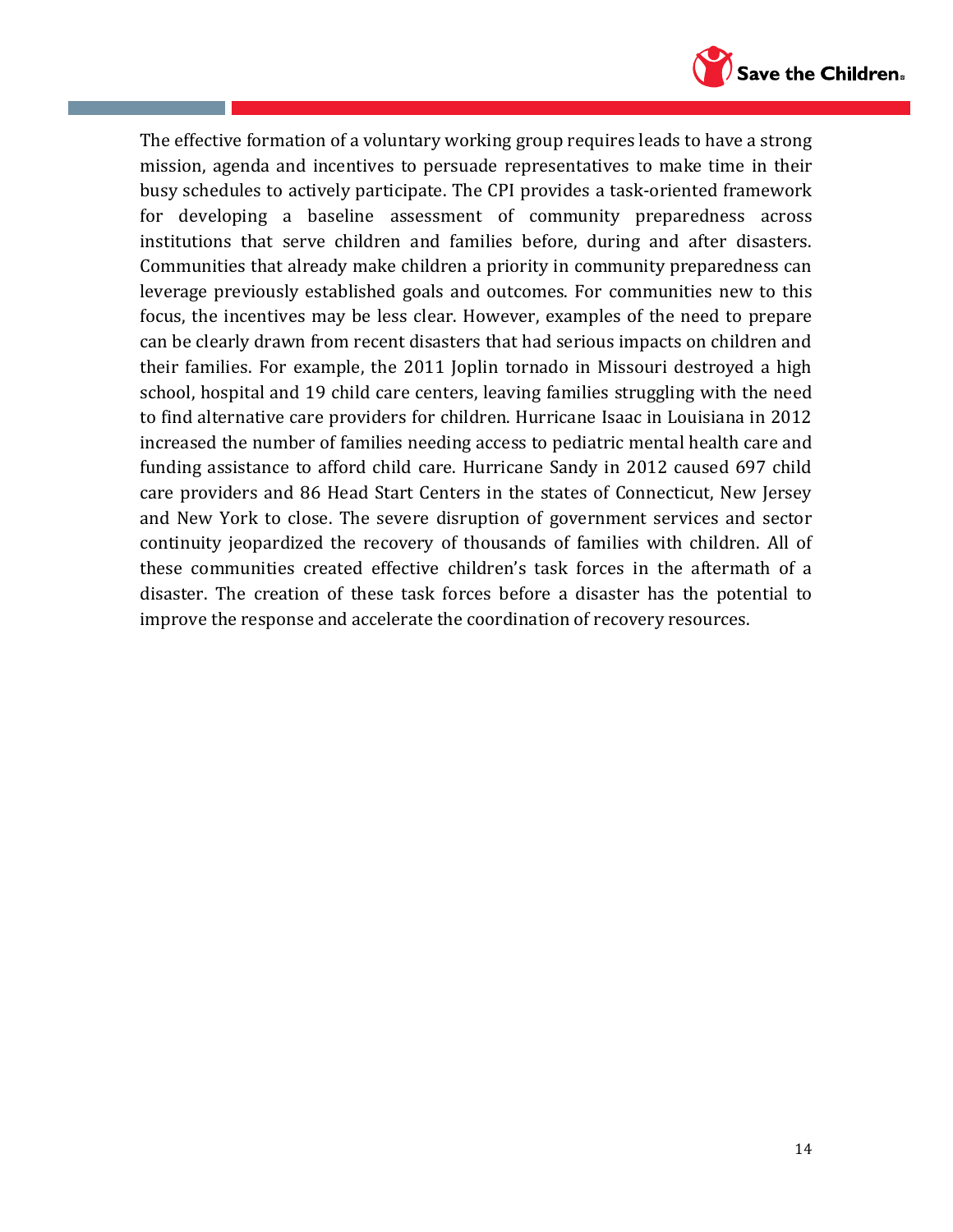**Children。** 

**Box 2. Working group members representing each sector should ideally have knowledge of, or access to knowledge of:**

- The scope of the sector, such as the number of regulated and unregulated entities and the number of children served
- Sector-level laws, regulations and policies regarding safety, emergency management planning, and frequency of emergency exercises
- The sector's current practice in emergency management planning and disaster preparedness, including the type of emergencies entities plan for and the common components of emergency plans and exercises
- Lead individuals or offices responsible for the sector's emergency management planning, including the emergency plans of the sector's regulated entities
- Lead individuals or offices responsible for the sector's emergency response, including evacuation, sheltering, communication, continuity of operations, and emergency services for children

Other experts that may be useful include those who have knowledge of, or access to knowledge of:

- The use of and reporting for federal and state emergency management-related funding to the sector (e.g., DHS and CDC cooperative agreement grants for emergency preparedness)
- The sector's representative(s) to the jurisdiction's Emergency Operations Center, established during an emergency or disaster
- Sector participation in a recent emergency management exercise

*Note: It may not be possible to identify knowledgeable sector representatives for each of these aspects; however, this process can help identify where there are gaps in authority, regulation, planning and coordination that can be used to develop tasks and benchmarks towards improved preparedness.*

### *VI. STRATEGIES FOR SUCCESSFUL WORKING GROUPS*

 $\overline{a}$ 

Group development involves the process of bringing together new people, identifying knowledge gaps, developing goals, assigning tasks, reaching consensus and achieving goals. Bruce Tuckman first characterized the phases of the group development as "forming, storming, norming and performing."<sup>1</sup>

<sup>1</sup> Tuckman, B. W. (1965). Developmental sequence in small groups. Psychological Bulletin, 63, 384-399. Available from <http://aneesha.ceit.uq.edu.au/drupal/sites/default/files/Tuckman%201965.pdf>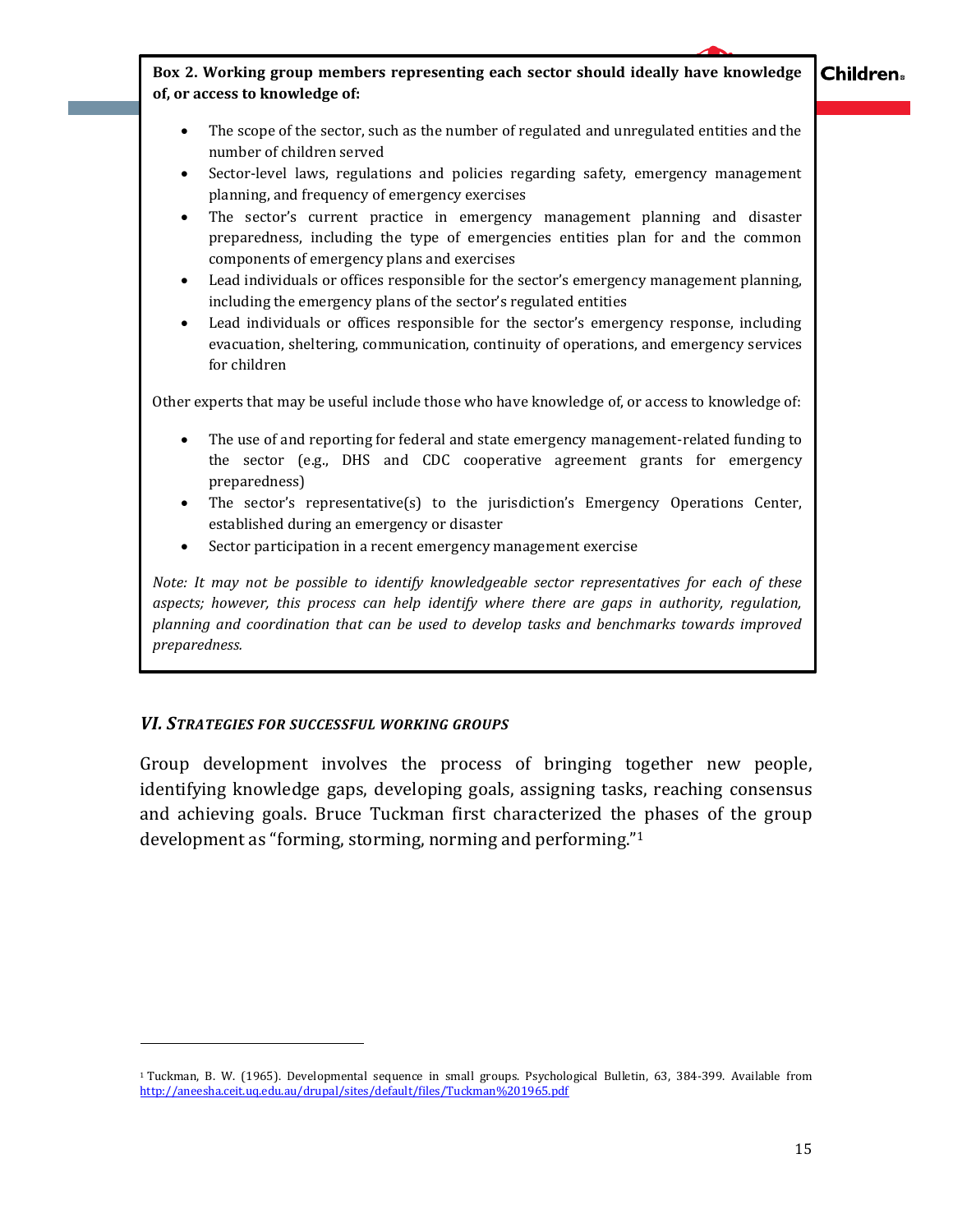





*Adapted from "How Atlassian does it: 3 tips for remote teamwork," by D. Radigan, 2013, accessed at <https://blogs.atlassian.com/2013/07/how-atlassian-does-it-3-tips-for-remote-teamwork/>*

During the initial group "forming" phase, groups may be challenged by unclear objectives, uncommitted members, confusion, low morale and poor listening. Leaders can meet these challenges by facilitating opportunities for group members to get to know one another and learn how each individual responds to teamwork activities. Through this process, people become more comfortable with each other and professional and personal relationships are initiated.

During a potential "storming" phase, characterized by disagreements about the group's structure and roadmap, groups may be challenged by lack of cohesion, subjectivity, conflicts and inconsistency. It is important for group leaders to remain accessible and firm on task delegation, and steer group discussions away from small details and tangential topics.

During a group's "norming" phase, which is the phase when participants agree upon their goals and modes of communication, the group may face challenges confirming roles, opening risky issues and addressing low productivity. During this phase, it is important for group leaders to encourage members to actively participate and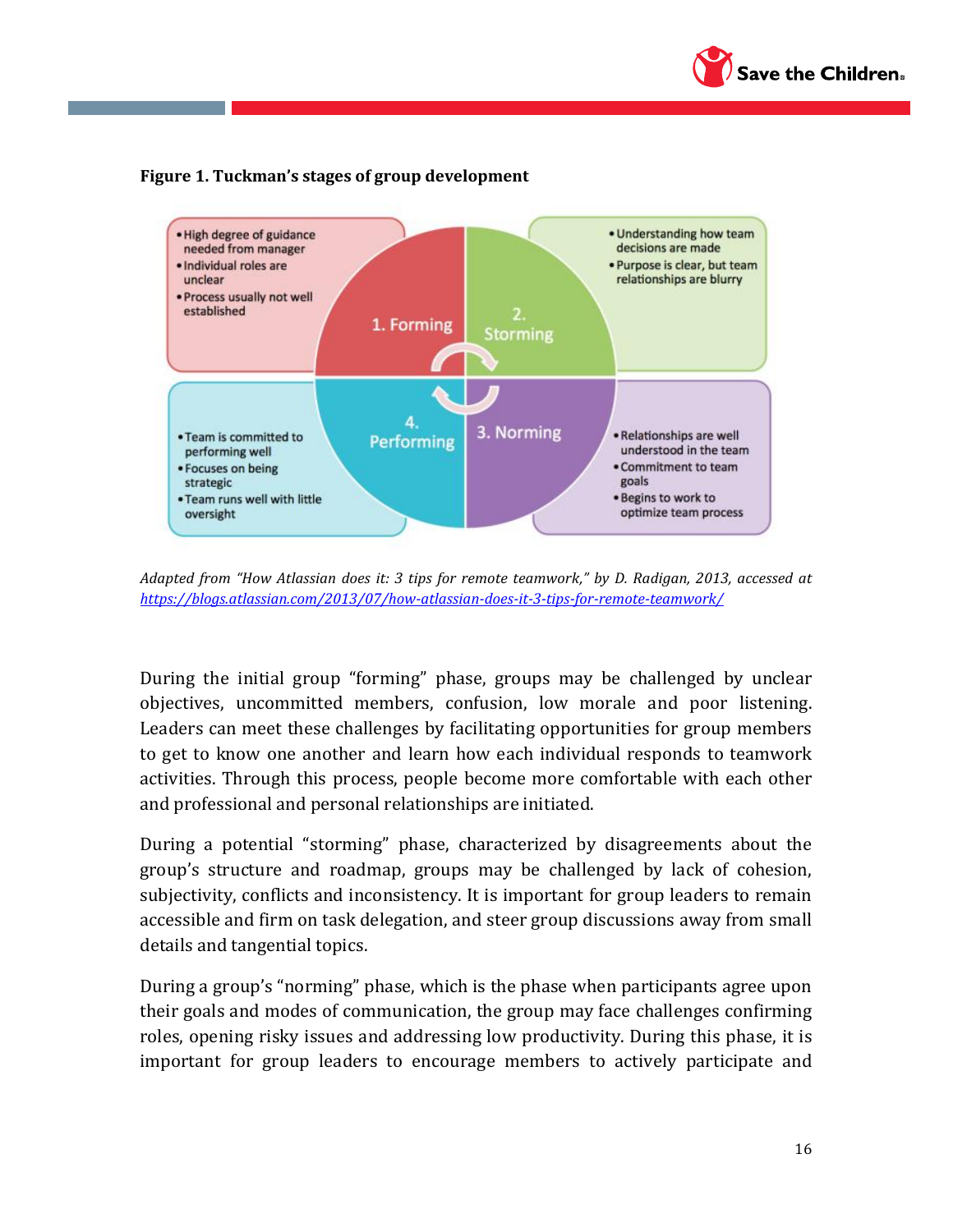

provide honest opinions. The group shouldn't necessarily avoid a challenging task or major unknown for the purpose of getting work done quickly.

Finally, the "performing" phase is when the group completes their tasks and goals, which in this case will be the CPI. At this point, groups may experience creativity, initiative, flexibility, pride, learning, confidence, high morale and a sense of success. It is important for group leaders to acknowledge accomplishments, however small, and maintain positive momentum in order to implement the next phase of addressing preparedness gaps. After completing the CPI, some group members may resign from the group due to other priorities. It is important for group leaders to anticipate turnover and consider adequate replacements for people who cannot contribute to the next phase of work.

#### **Best Practice: Westchester and Putnam Counties**

In New York's Westchester and Putnam Counties, two jurisdictions that served as pilot communities for the CPI, the community working groups took similar approaches to completing the CPI:

- First, the CPI Team Leader brought representatives from the various sectors together as a group to provide an overview of the CPI and process.
- Second, the Team Leader sent out copies of the section questions to multiple experts within each sector. For example, in Westchester County, the Team Leader reached out to one knowledgeable and well-connected person within the Department of Human Services, who then reached out to her community partners.
- In some cases, an existing sector working group, such as Putnam County's Child Care Council, was able to send the questions to individual experts, collect and review the answers, and resolve inconsistencies in answers through consensus before providing them to the Team Leader.
- Once the Team Leader collected answers from the various experts and sector working groups, she entered them into the online survey to produce the quantitative results.
- In Putnam County, the CPI process led to actionable steps for future work on a child preparedness initiative.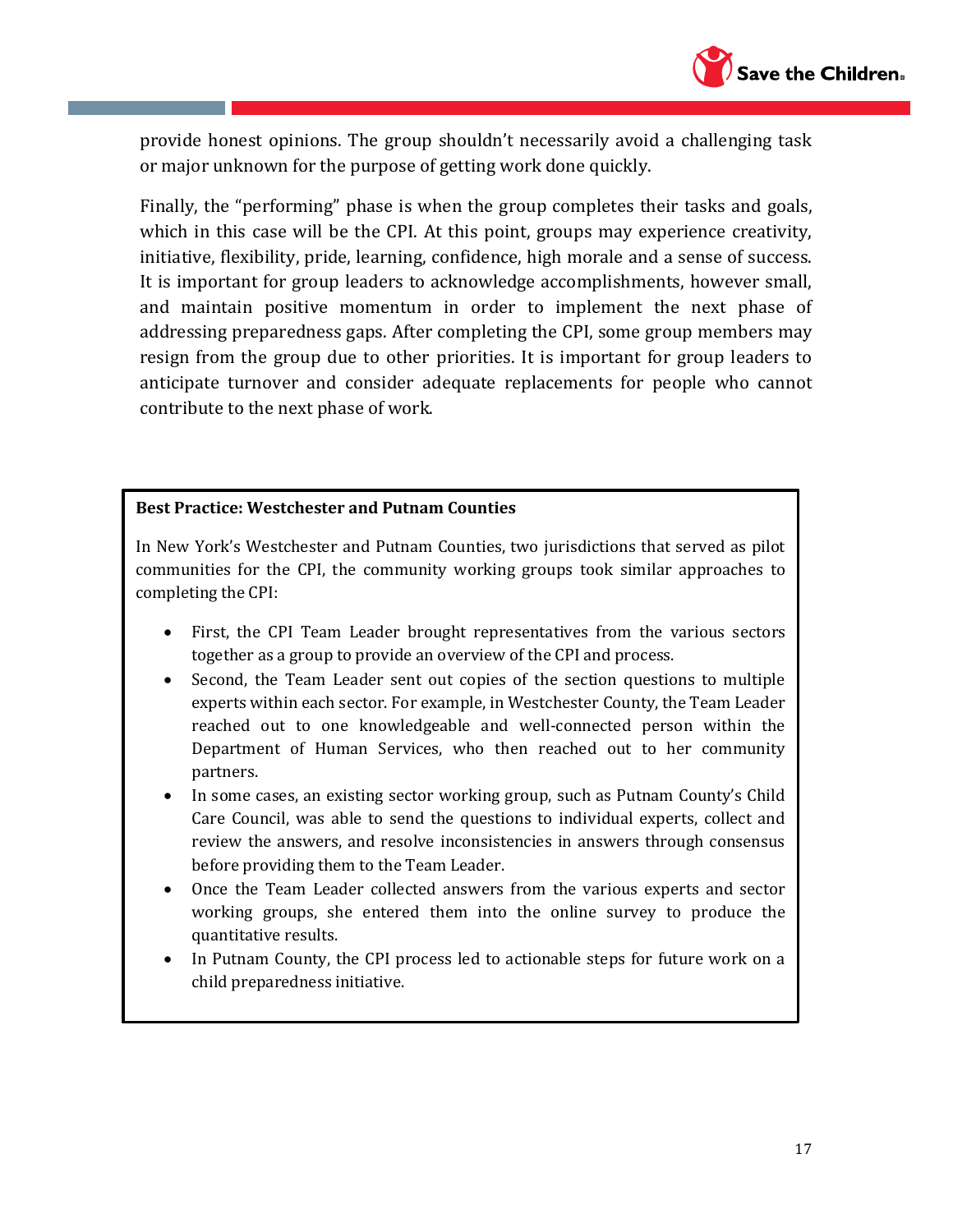

#### *VII. LESSONS LEARNED FROM EXISTING WORKING GROUPS*

One challenge to leading working groups is maintaining momentum and participant interest. Some strategies to keep members invested and actively engaged in the CPI process include:

- Link the mission of the working group to addressing specific challenges to local response and recovery identified during recent emergencies and disasters or recent community exercises;
- Make the CPI activity a bottom-up process by providing opportunities for people to ask questions and take their own approaches to identifying information for the CPI. Rather than taking responsibility for all challenges during the CPI process, group leaders should expect working group members to develop solutions through brain storming, consensus and collaboration;
- Establish sub-groups by sector or a combination of sectors that are led by a member of the working group;
- Set a regular date and time for meetings (e.g., the second Tuesday of the month at 1:00pm), or use a meeting appointment tool like [Meeting Wizard](https://www.meetingwizard.com/) or [Doodle](http://doodle.com/) to identify meeting dates and times that work for the most members;
- Assign actionable tasks to work group members within the first 1-2 meetings;
- Keep members consistently updated with workgroup outcomes and upcoming meeting agendas, but avoid long emails. Also avoid 'Reply All' email chains that fill Inboxes and create confusion (this can be done by placing members' email addresses in the BCC field of group emails);
- Gain support and recognition for the working group activities from a highlevel office, such as the Mayor's or Governor's Office; and
- Provide food at meetings.

To ensure the sustainability of the working group throughout the completion of the CPI and ongoing activities to address community preparedness, working group leaders may need to establish some strategies early on to ensure the working group can continue during turnover in membership. Some strategies include:

- Plan to designate or elect a new working group leader and subgroup leaders every 1-2 years for long-term working groups;
- Include a Recorder on the leadership team who is responsible for taking and sharing notes, storing documents in one accessible location, sending meeting times and agendas, and completing the data input to the CPI (this could be the responsibility of an intern or recent graduate);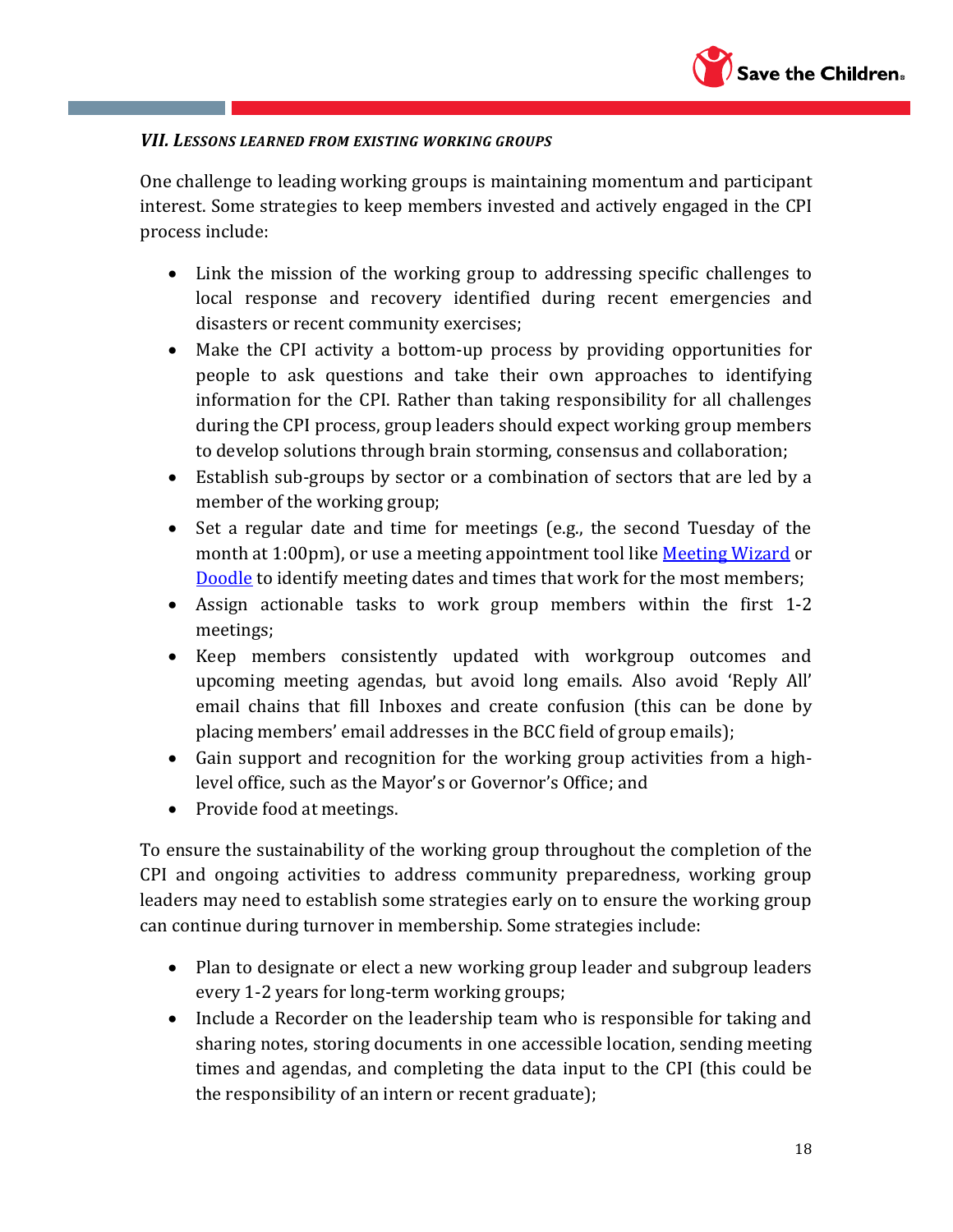

• Identify funding to support meetings and members' travel expenses. Some possible sources of federal funding include grant funding provided through the CDC and DHS Emergency Preparedness cooperative agreements to states and large cities, and the U.S. Department of Education's Readiness and Emergency Management for Schools (REMS) grant program.

#### *VIII. HELPFUL RESOURCES FOR MAINTAINING WORKING GROUPS*

The following resources provide additional information on forming and supporting working groups:

**[Administration for Children and Families \(ACF\) Children and Youth Task](https://www.acf.hhs.gov/sites/default/files/ohsepr/childrens_task_force_development_web.pdf)  [Force in Disasters: Guidelines for Development:](https://www.acf.hhs.gov/sites/default/files/ohsepr/childrens_task_force_development_web.pdf)** The Children and Youth Task Force model brings together Whole Community child- and youth-serving agencies, organizations and professionals in a single forum for shared strategic coordination to meet the needs of children and youth during and after disasters. This model has been successfully implemented in such disparate disasters as the 2011 Joplin, Missouri tornado and 2012 Hurricanes Isaac and Sandy. This document is designed to introduce Whole Community partners to the Disaster, Children and Youth Issues Task Force concept. It provides recommendations to states, Tribes, territories and local communities interested in launching their own task forces, and outlines how the U.S. Department of Health and Human Services' (HHS) Administration for Children and Families (ACF) can provide support. The guidelines are intended for emergency management, human services and public health professionals to support a coordinated, integrated and effective approach to children's needs in emergency preparedness, response and recovery.

**[National Commission on Children and Disasters 2010 Report to the President](http://archive.ahrq.gov/prep/nccdreport/)  [and Congress](http://archive.ahrq.gov/prep/nccdreport/)**: The National Commission on Children and Disasters was an independent, bipartisan body established by Congress and the President to identify gaps in the Nation's disaster preparedness, response and recovery for children, and make recommendations to close the gaps. In 2010, the Commission recommended jurisdictions "distinguish and comprehensively integrate the needs of children across all inter- and intra-governmental disaster management activities and operations," and "incorporate education, child care, juvenile justice, and child welfare systems into disaster planning, training, and exercises." The document includes additional background information to help support and justify the development of children's working groups at the federal, state and local level.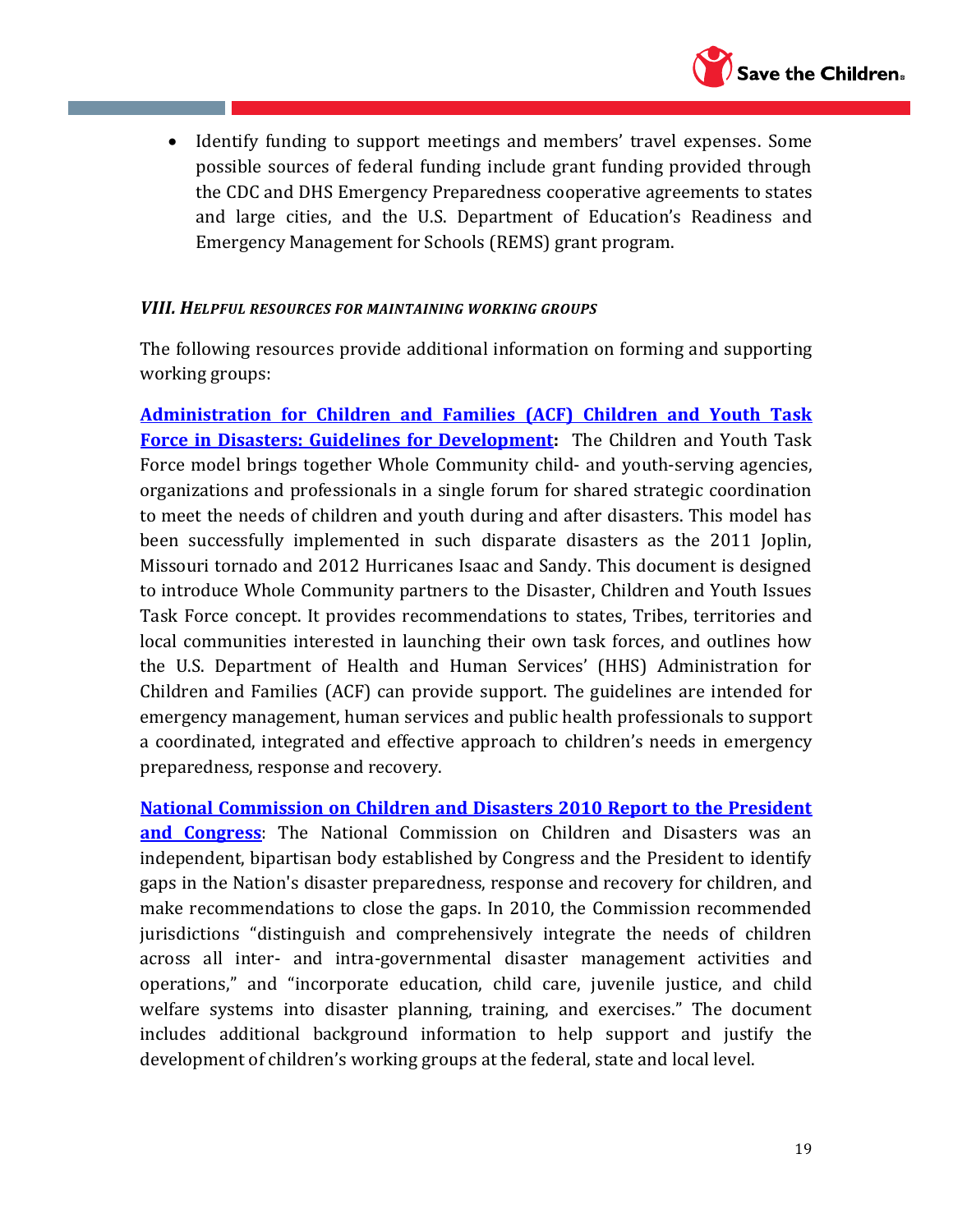

# **3 HOW TO USE THE CPI**

## **OVERVIEW OF THE CPI**

The Community Preparedness Index (CPI) is a survey tool for local jurisdictions that produces a quantitative value of the jurisdiction's preparedness for addressing children's needs during a major disaster or emergency across a range of sectors.

The CPI survey contains nine sections, one for each sector. Five of the sections address the preparedness of facilities where children are likely to be located when a disaster occurs (Public Schools, Private Schools, Child Care Centers, Family Child Care Homes, and Foster Care settings). Two sections address the preparedness of settings where children are likely to be moved and cared for once a disaster has occurred (Hospitals and Emergency Shelters), and one section (Community-wide) addresses cross-cutting issues that are not limited to any particular sector or facility that serves children. Finally, the Lead Organizations section aims to characterize in depth the supervisory agencies and organizations identified in the prior sections. Other sectors were considered for inclusion in the CPI, such as preschools, early intervention, and non-governmental and afterschool programs, but the included sectors were identified as top priorities through the content validity process.

The eight sections that focus on where children may be located when a disaster occurs and in the immediate aftermath all include questions designed to identify the legal or de facto lead organizations that are responsible for maximizing the level of preparedness of child-serving facilities. Some of these agencies and organizations may be mentioned more than once within a section and/or across multiple sections. In order to avoid duplicate questions about a single organization, the survey sections automatically apply the names of all the identified organizations to the Lead Organizations section, which can only be started after the other eight sections are completed. The Lead Organizations section prompts you to answer a series of questions for up to ten of the organizations provided. If you have identified more than ten organizations throughout the CPI, you should select the ten most important or influential organizations and complete the questions using those organizations.

Also, the Public Schools section may be more complex to complete if your jurisdiction includes more than one public school district. The Public Schools section begins by asking if all of the school districts operating in your community are subject to substantially similar state, county and local laws with respect to emergency preparedness. If you respond affirmatively, there is only one set of questions to complete in regards to public schools in your jurisdiction. However, if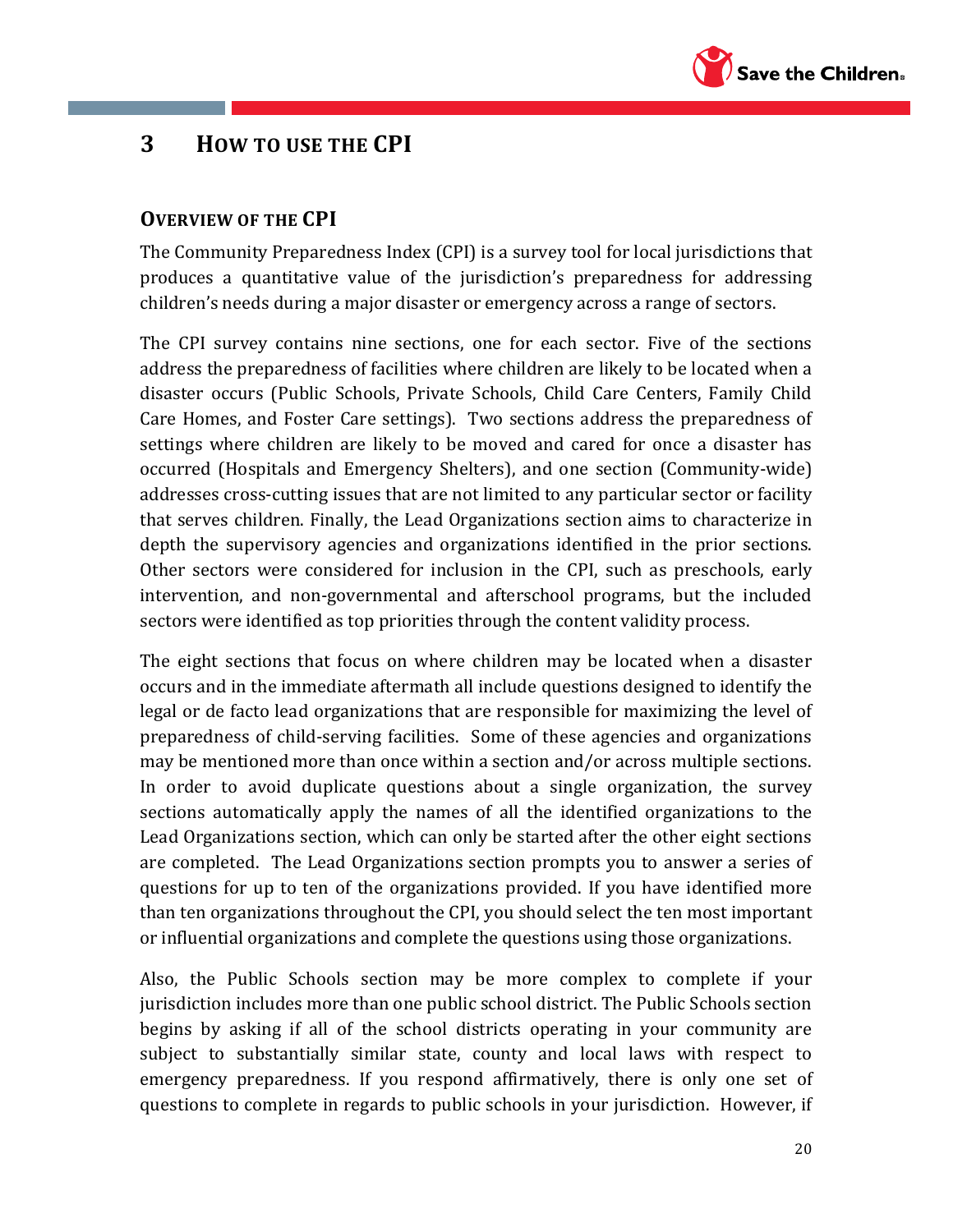

your jurisdiction has multiple school districts and there is significant variation in the regulatory regime for emergency preparedness across districts, the CPI captures that variation by prompting you to answer the public school questions for each major school district (up to 3). Note that if your jurisdiction has multiple school districts, but one district accounts for at least 75% of public school K-12 enrollment, the CPI requests that you answer the Public School section questions with respect to that one large district only.

The questions have several formats, including: "yes/no/don't know" questions; "select all that apply" questions; frequency questions (e.g., once/twice/more than twice); scaled questions (e.g., substantive/moderate/none); and some fill-in questions (e.g., number of child care centers that are not legally recognized). Appendix II provides more details on the types of questions within the CPI.

# **HOW THE CPI WORKS**

The major sections (Public Schools, Private Schools, Child Care Centers, Family Child Care Homes, Hospitals and Lead Organizations) have 13-64 questions, and the minor sections (Foster Care, Emergency Shelters, and Community-wide Questions) have 8-10 questions. As you fill out the survey (one user at a time), you will navigate through the CPI by clicking an arrow at the bottom of each screen to take you forward or backward. You may work on these sections in any order you wish, and you can go into and out of sections without completing them. In order to save answers in the CPI, be sure to click the FORWARD arrow at the bottom of each screen.

When you have completed all of the required questions in a section of the CPI, you will reach a summary page that restates all of the questions in that section with the answers you provided. The next and final screen in each section will show you the **section value** (on a scale of 0 – 100%) that your community earned for that section, based upon your answers. The **overall value** for the entire index will appear at the beginning of the "Submit Survey" section, and will be based on the values received for the individual sections of the index.

The online CPI survey contains an embedded set of calculations (invisible to the user) that aggregate your answers into a value for each section, and ultimately into an overall CPI value. A detailed description of these calculations and their underlying assumptions are included in Appendix III. The CPI overall value is the simple arithmetic mean of the individual section values for the nine sections of the CPI.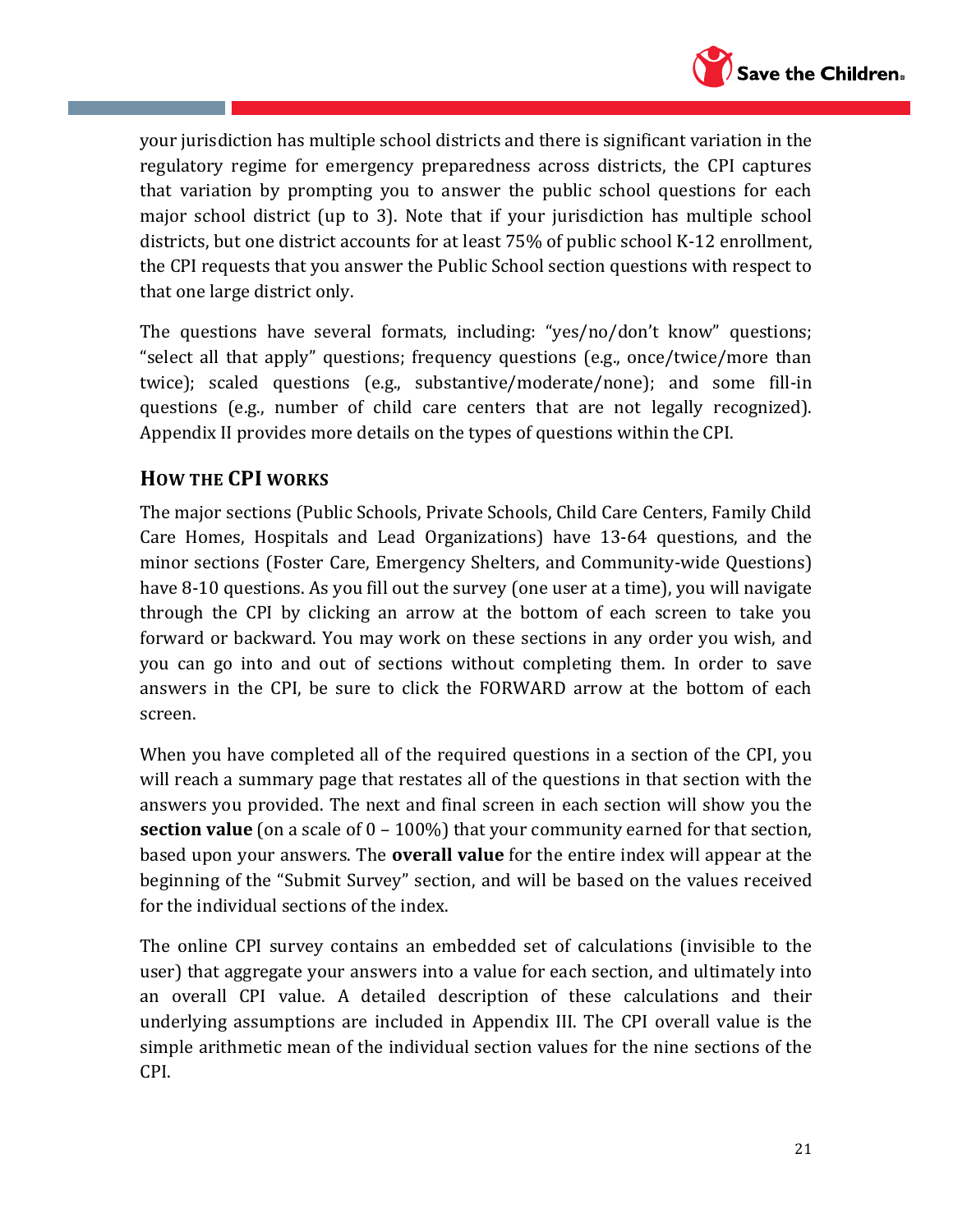

#### **Important rules when completing the CPI online:**

- Only one user, per community, at a time (to avoid overwriting input by multiple users).
- Click the FORWARD arrow to save responses. The BACK arrow does not save responses.
- Incorrect answers can affect the values. If you don't know the answer to a question, select "Don't know." You can also leave the question blank if you intend to complete it later.
- Do not use the "back," "go back," or "prior page" buttons or arrows of the Internet browser to return to an earlier screen in the survey. Always use the arrows at the bottom of the current screen.
- Print and save a copy of the summary page for each completed section.
- You can only fill out the "Lead Organizations" section last, after you have completed and viewed your values for the other eight sections.
- There is no "log out" button. You can exit the survey by closing the survey's browser. Be sure to save your answers first by clicking the FORWARD arrow at the bottom of the screen.

### **THE CPI PROCESS: A CHECKLIST**

### **1. Review the CPI questions**

The CPI website [\(http://www.SavetheChildren.org/CPI\)](http://www.savethechildren.org/CPI) includes PDFs of the questions for each section of the CPI. Appendix II provides more details on the various types of questions that are included.

Also, the survey questions include some skip logic; therefore, not all questions may be prompted when you complete the CPI online.

### **2. Contact appropriate experts for your working group**

See Box 1 for guidance on the types of agencies and organizations that may have relevant experts for your working group, and Box 2 for an overview of the type of information representatives would need to have, or have access to. If you cannot obtain a knowledgeable representative for certain sections of the CPI, rather than skip the section, the best course is to fill out the index as much as possible and mark items as "Don't know" so that the working group can clearly identify areas needing clarification and improvement at the end of the process.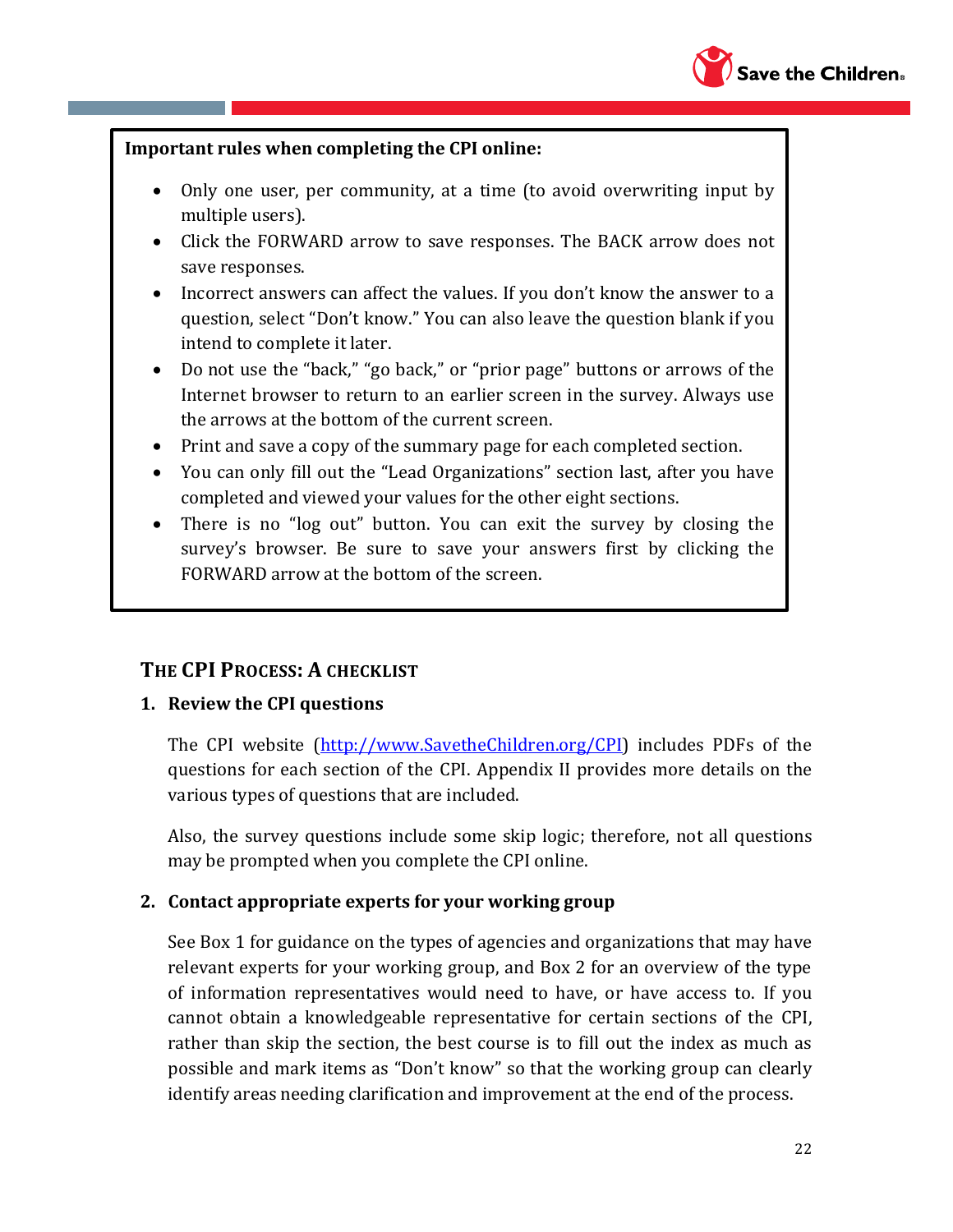

### **3. Create a plan for how you will fill out the CPI**

Each jurisdiction will have only one username and password, and only one person should be logged in at a time (if multiple people are logged in, data may be accidentally deleted or overridden). The best way to complete the CPI is to assign one person to complete the data entry for the entire survey. For ease, each sector representative could fill out the answers to the questions on paper first (downloadable from http://www.SavetheChildren.org/CPI )

### **4. Complete the online CPI survey**

Similar to other online surveys, the user will **log in** to the CPI using a username and password provided by Save the Children. After entering the password and clicking the FORWARD arrow, the user arrives at the "Index Contents" screen, which lists the nine sections of the CPI. By selecting the button next to one of the sections and clicking the FORWARD arrow, the user moves to the first screen of the chosen section. Once within a given section, the user can go forward or backward at will.

**To save your responses on any page**, you must click the FORWARD arrow and successfully advance to the following page.

**Changing a previously-entered answer** is as simple as clicking the BACK arrow as necessary to return to the screen with the question you wish to change, selecting the new desired answer, and then clicking the FORWARD arrow. One must always click the FORWARD arrow to save an answer, including a changed answer.

In most cases, the user can temporarily skip over questions and return to those questions at a later time. However, some questions will not permit the user to advance to the next question before providing an answer. In cases where a user clicks FORWARD before having provided necessary answers, the index will generate an error message that reads, **"An error has occurred on this page. Please fix this error and try again."** The survey will also highlight the specific place on the screen where the user needs to make a selection with the phrase **"a response is required."**

**To exit from the survey**, first click the FORWARD arrow at the bottom of the screen in order to save any answers you entered on the screen you are currently working in. Then simply close the tab of your Internet browser. There is no "log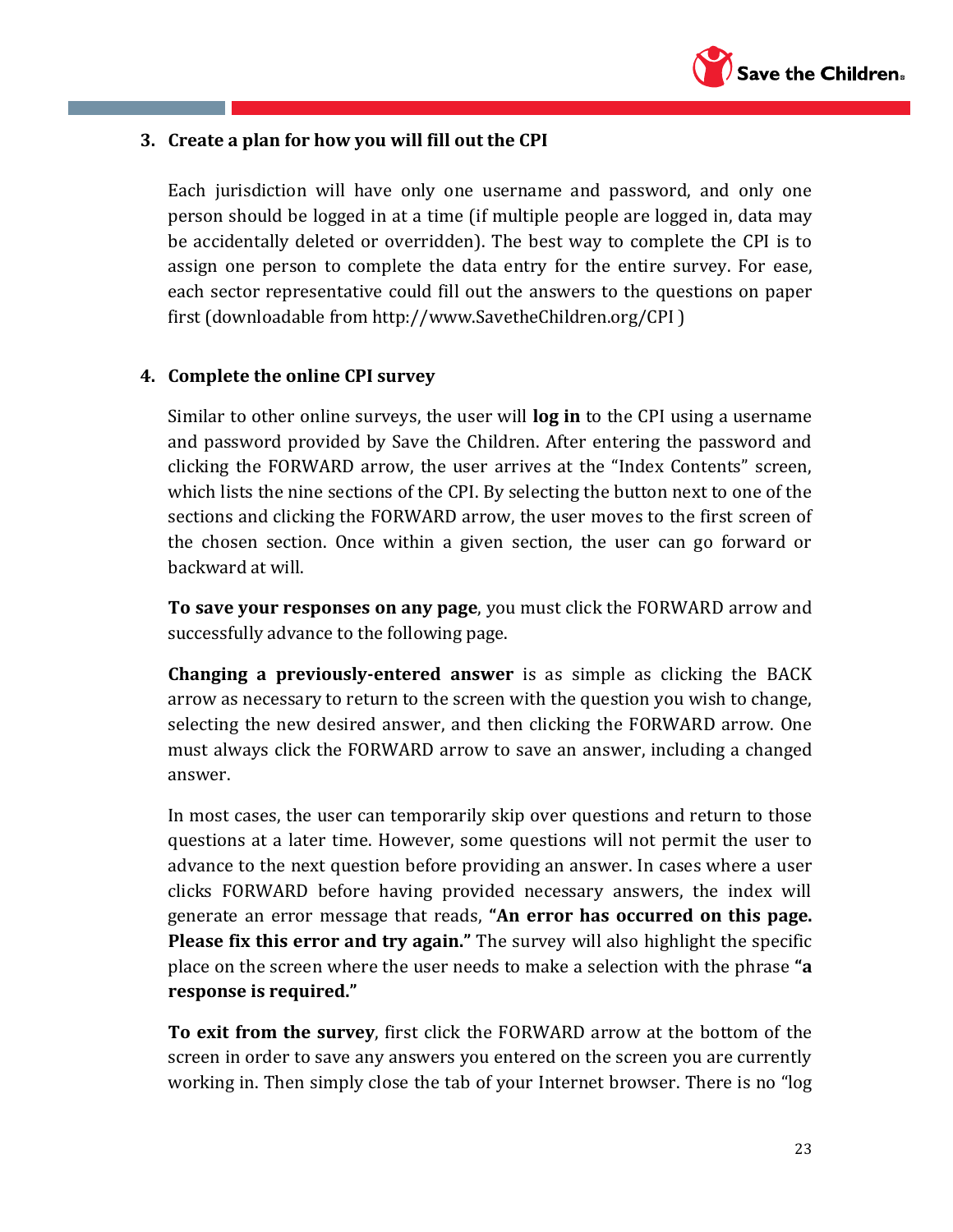

out" or "sign off" button. Everything you entered through the last time you clicked the FORWARD arrow is saved.

**Sections do not need to be completed in order** (except for the Lead Organizations section, which should only be started after the other sections are fully completed). Additional technical instructions for using the CPI are provided in Appendix I.

## **5. Optimize your values**

To optimize your values, be sure to fill out the CPI questions as accurately and completely as possible. For example, be sure to select all answers that apply when promoted with a multiple choice question. If you do not have an answer to a question for any reason, select "Don't know" or leave it blank. Previously selected answers can be changed as long as the survey is not submitted.

### **6. Retrieve and save your quantitative results for each section**

When a section is fully completed by answering all the section questions, the screen will display a summary of your entered answers as well as the quantitative value for that section. You'll want to save this summary by creating a PDF of the screen, printing a hard copy, or copying and pasting the results into a Word document. You'll also want to save the final summary and quantitative value that will be displayed when the entire CPI is completed and before you click "Submit." *It is important to save these values because once the survey is submitted to Save the Children, you will not be able to retrieve your results.* 

### **7. Submit your results**

The final online screen, which you will view in the survey after you have answered all of the questions and received your overall CPI value, contains the following alert:

*"After submission, you WILL NOT BE ABLE TO ACCESS this index or the answers you provided."*

One you click "Submit," you will no longer be able to access your results. Therefore, as mentioned previously, it is important to save your section-specific and overall results before submitting the survey.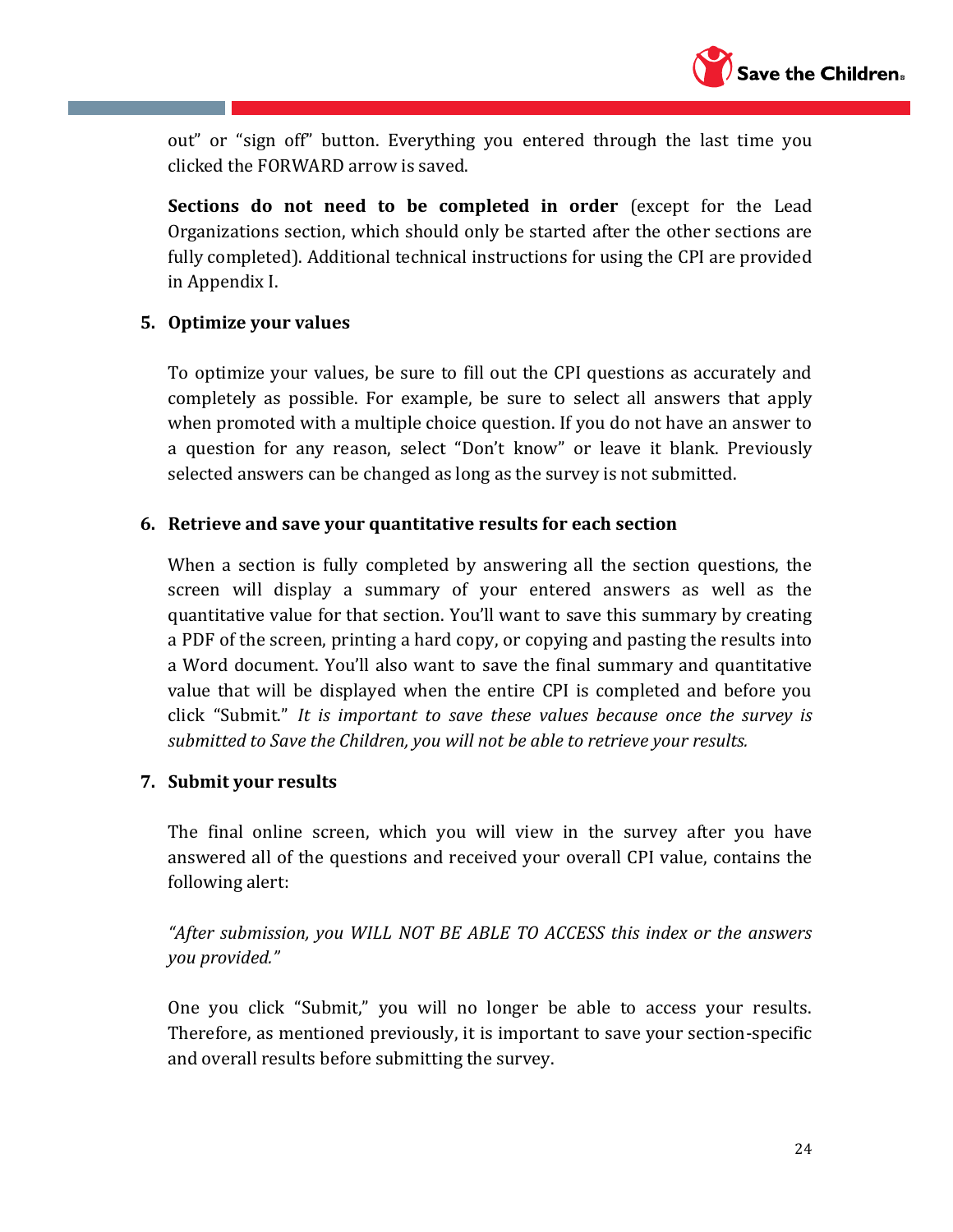

The results are submitted to Save the Children, but the individual results will not be made public. Save the Children and its partner, Columbia University, may develop reports using aggregate results, such as reports on preparedness levels in geographic regions or in large cities vs. rural areas.

#### **8. Document the workgroup process**

It may be useful to document what was learned throughout the process of completing the CPI, such as the development of new interagency communications for emergency preparedness, new information learned about partner organizations, and strategies discussed by the group for improving institutional preparedness. Documenting accomplishments of the working group may help maintain interest and momentum, and provide accountability for funders, stakeholders and local leadership. It also provides historical documentation for new working group leaders and members who may join later and sustain the group long-term.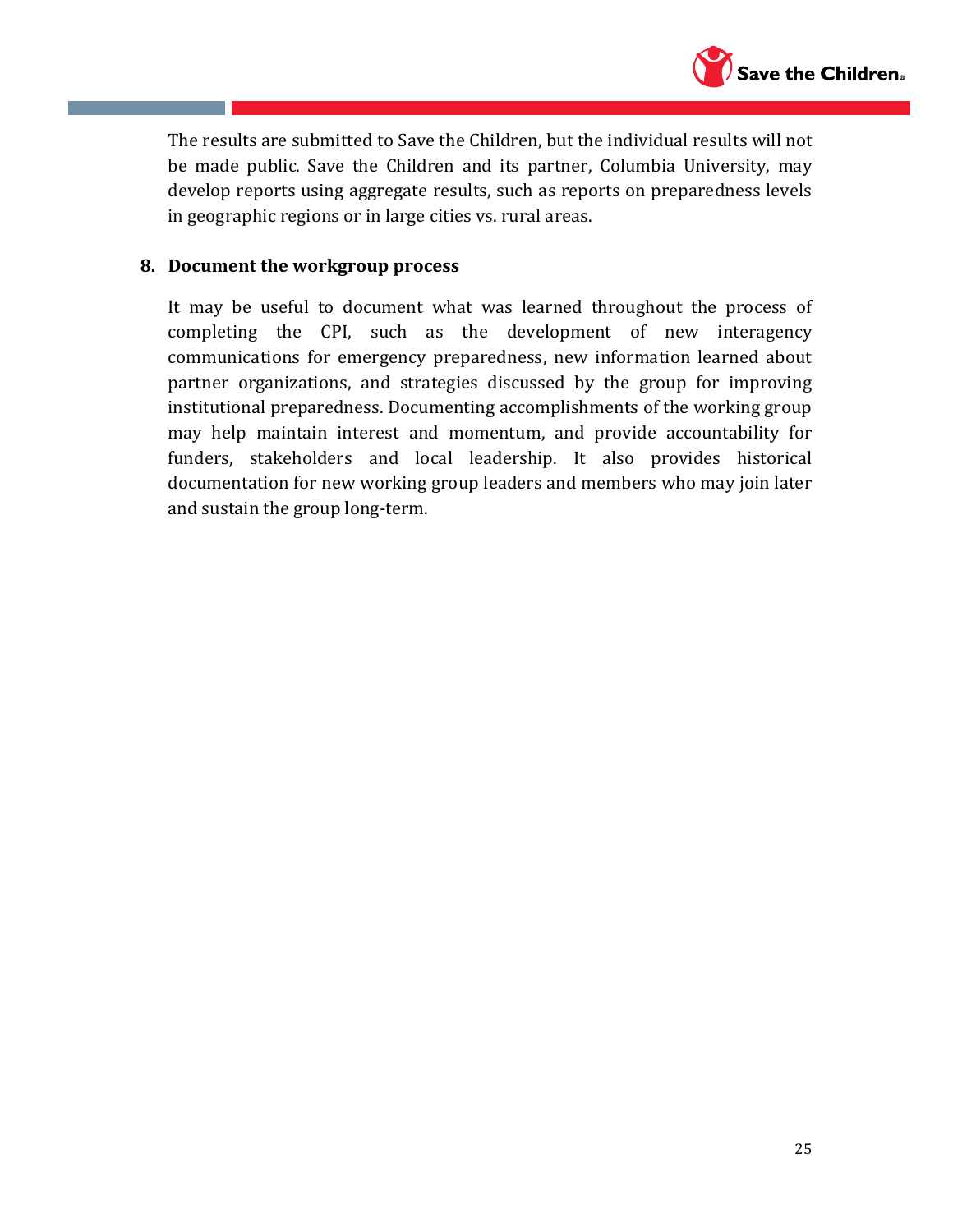

# **4 INTERPRETING CPI FINDINGS**

## **What the results will look like**

Each section value is intended to represent the community's preparedness expressed relative to a theoretical "best case," which is based upon weighted values developed by the National Center for Disaster Preparedness.

Each completed section of the CPI will produce a quantitative value, and the CPI will also generate an overall value, which is an average of the section values.

## **What the quantitative values mean**

The quantitative values will mean different things to different groups. For example, some communities may have clear areas of improvements. Others may have more complex challenges. It will be up to communities to decide priority areas for improvements in preparedness based upon the results of the CPI. Some resources for improving the emergency preparedness of child-serving institutions are provided in Chapter 5.

The selection and weighting of answer selections in the CPI were based on feedback to a content validity survey with local experts, particularly feedback from members the IAEM Children in Disasters Caucus. Naturally, these values and weightings are subjective. However, the quantitative values are intended to provide communities a way to distinguish and prioritize activities, leadership roles and policies that need to be established, clarified or improved.

Pilot testing of the CPI found that sections with a value of 65 or greater is a positive indicator that many preparedness activities and policies are in place and only small improvements are needed. A section with a value of 40-64 is a positive indicator that a value could be improved with moderate improvements to activities and policies. A section value of 0-39 indicates that more significant improvements are needed.

### **Reasons why values may be lower than expected**

There are several reasons why the section values may be lower than expected. First, a section may have several "Don't know" answers selected or several questions that were skipped. These answers result in zero points. Review the section responses carefully to ensure a definitive answer is provided whenever possible. If you go back to change answers or add answers to skipped questions, some new questions may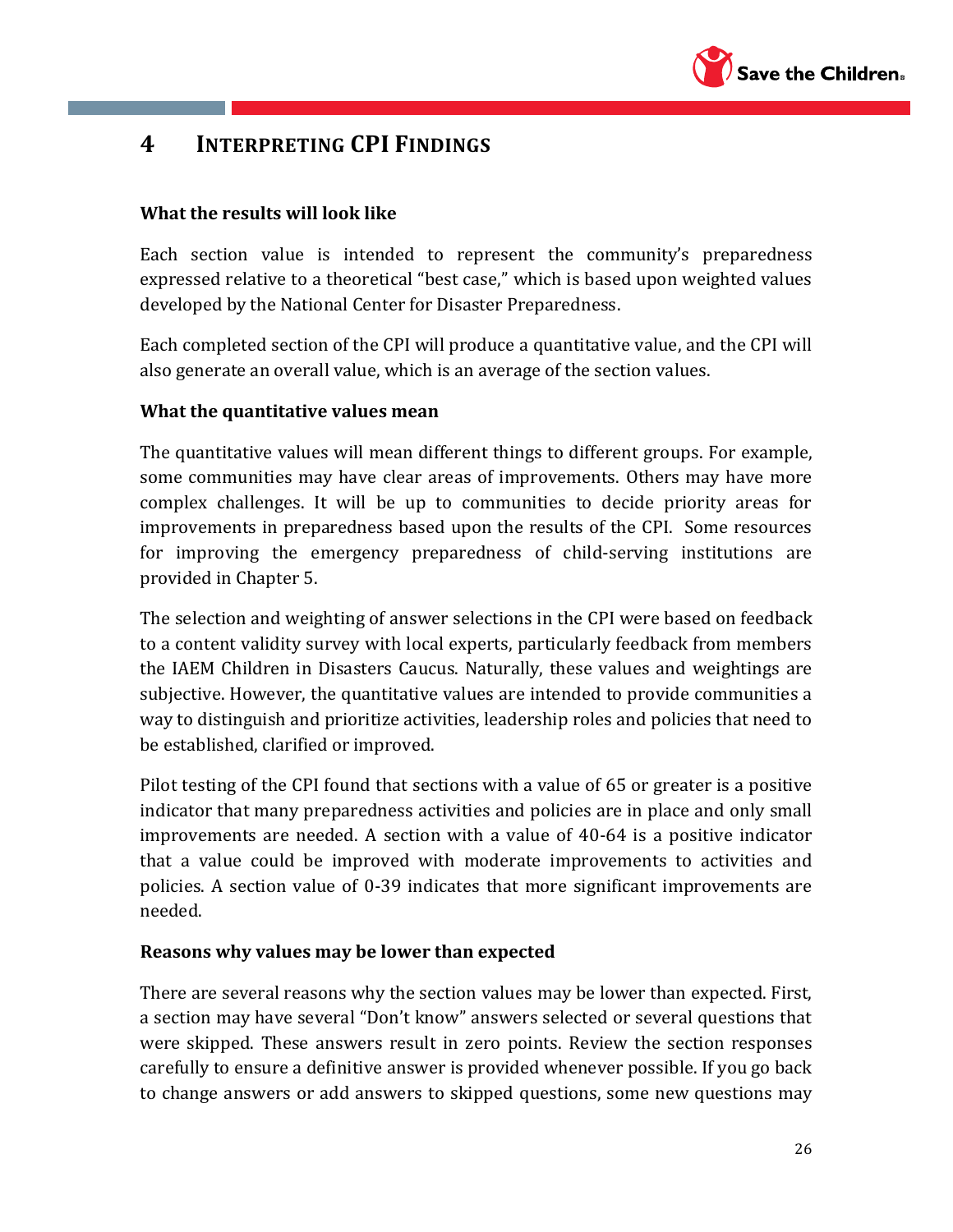

be prompted due to the skip logic, so be sure all the questions promoted are completed.

Also, there are many questions that request users to "select all that apply." If a user selects only one answer when several answers apply, that question will result in a lower value that is not representative of the community's preparedness. Review the answer selections for "select all that apply" questions carefully to ensure all correct answers have been selected.

#### **How the values can be used**

The values generated by the CPI may be used to establish your community's baseline of preparedness and benchmarks for future activities. One way to use the values is to create a gap assessment by reviewing sections with low values and questions with 'No,' 'Don't know,' and skipped questions. From this list, the group can identify priorities and needed partners to develop goals and benchmarks, assign tasks and continuously evaluate progress. Groups may choose to address priorities by starting with those they deem most important. They could also begin with those tasks that can be accomplished with fewer resources, such as reviewing existing policies, and gradually accomplish larger goals, such as adding or improving preparedness regulations, increasing oversight to the development of disaster plans, and enhancing drills and exercises. The working group can track progress by completing the CPI on a regular basis (once every 1-3 years).

Although not part of the CPI survey, the development of an interagency working group for completing the CPI is a significant first step towards improved communication and collaboration among organizations that will be coordinating the preparedness, response and recovery of critical child and family services. The CPI can be used regularly as a tool to evaluate progress of the established working group. Communities that have submitted a CPI can begin a subsequent survey by requesting a new username and password from Save the Children.

The following chapter provides a list of preparedness and planning resources for each sector that describe ways in which institutions can improve preparedness, response and recovery to better meet the needs of children.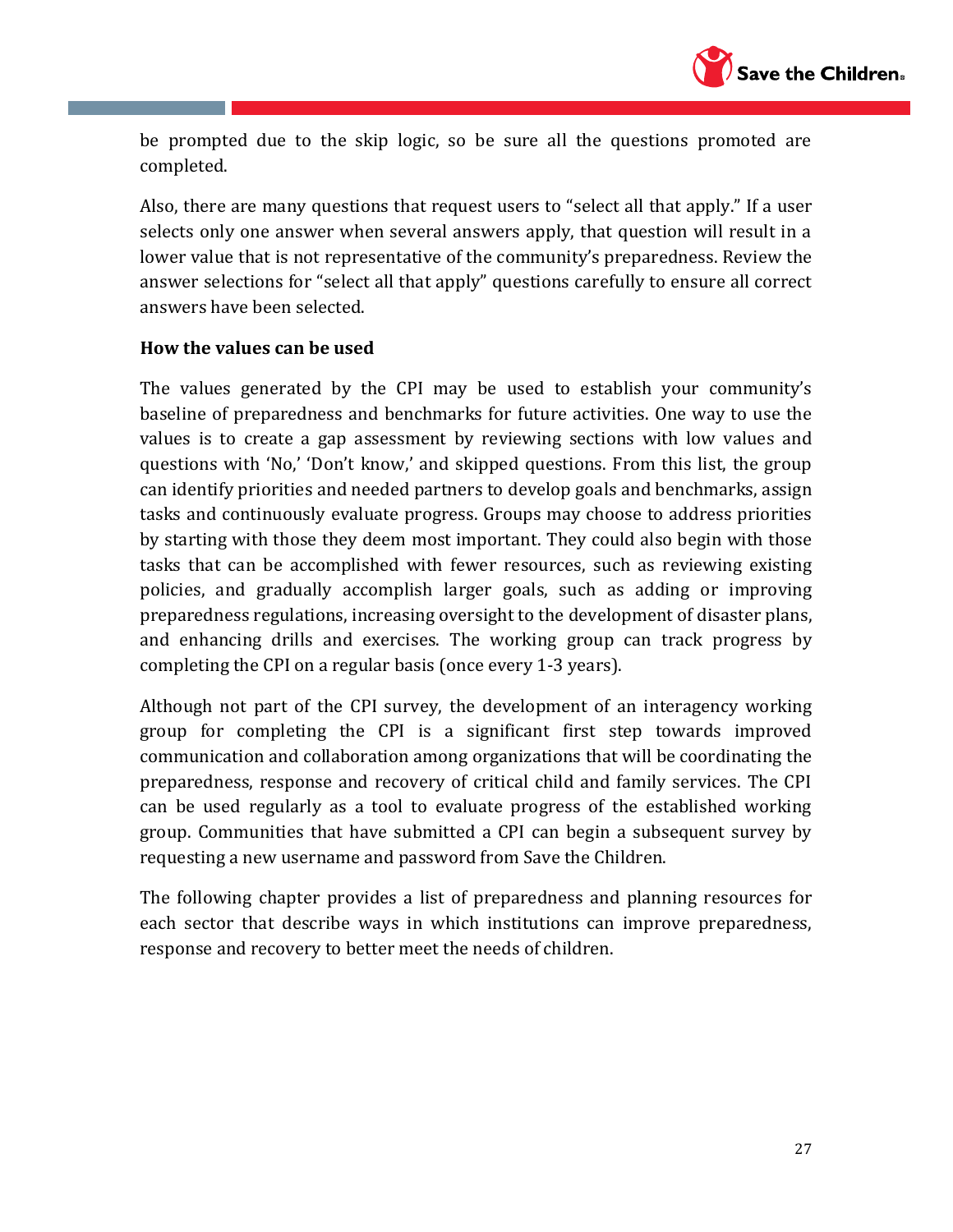

# **5 USEFUL RESOURCES AND TOOLS**

## **Child Care Centers and Family Child Care Homes:**

**Protecting Children [in Child Care During Emergencies: Recommended State](http://www.naccrra.org/sites/default/files/publications/naccrra_publications/2012/protectingchildreninchildcareemergencies.pdf)  [and National Regulatory and Accreditation Standards for Family Child Care](http://www.naccrra.org/sites/default/files/publications/naccrra_publications/2012/protectingchildreninchildcareemergencies.pdf)  [Homes](http://www.naccrra.org/sites/default/files/publications/naccrra_publications/2012/protectingchildreninchildcareemergencies.pdf)**: Child Care Aware (formerly called NACCRA) and Save the Children developed this document to help those in child care leadership positions take the steps necessary to ensure the child care community is prepared for the many types of emergencies — natural, technological and man-made — that occur each year in the United States. These steps include reviewing and revising state child care regulations and providing the training and technical assistance child care providers need to be prepared for emergencies.

**[GSA Childcare Emergency Preparedness Toolkit](http://www.gsa.gov/graphics/pbs/Child_Care_Emergency_Preparedness_Toolbox.pdf)**: Childcare Occupant Emergency Plans (OEPs) are used to address preparedness, and must be written, implemented and maintained. OEPs require coordination among facility management and occupants, as well as with external emergency response agencies. The GSA Toolkit includes a Child Care OEP Checklist, which assists providers in developing and evaluating an OEP specifically for child care in GSA controlled spaces.

### **Child Welfare and Foster Care Agencies:**

**[Coping With Disasters and Strengthening Systems: A Framework for Child](http://muskie.usm.maine.edu/helpkids/rcpdfs/copingwithdisasters.pdf)  [Welfare Agencies:](http://muskie.usm.maine.edu/helpkids/rcpdfs/copingwithdisasters.pdf)** Developed by the National Child Welfare Resource Center for Organizational Improvement, this publication has a dual purpose—to help managers think through what they might put in place to cope with disasters, and to highlight how taking these steps can improve systems for serving children and families. This publication draws on an extensive literature review and recent presentations by and consultations with state staff members who have experienced disasters.

**[Disaster Preparedness Resource Guide for Child Welfare Agencies \(Annie E.](https://folio.iupui.edu/bitstream/handle/10244/412/DisasterPrep.pdf)  [Casey Foundation\)](https://folio.iupui.edu/bitstream/handle/10244/412/DisasterPrep.pdf):** This guide offers best practices for disaster management at child welfare agencies. Its recommendations are firmly rooted in published disasterrelated research and the advice of human services and preparedness experts. The guide's recommendations are meant to be adaptable for use by agencies in states and tribes across the United States.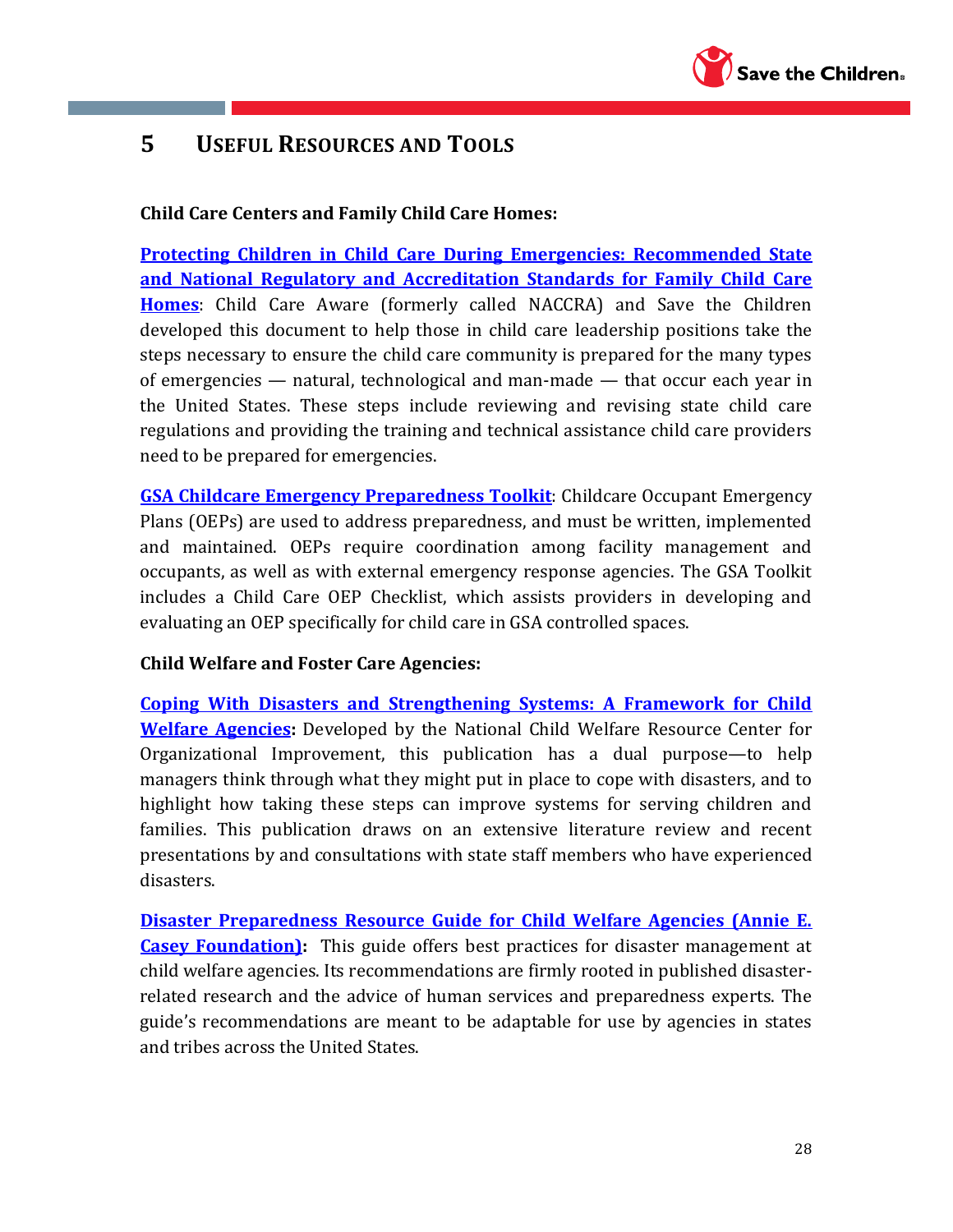

### **Public and Private Schools:**

**[Practical Information on Crisis Planning: A Guide for Schools and](http://www2.ed.gov/admins/lead/safety/emergencyplan/crisisplanning.pdf)  [Communities](http://www2.ed.gov/admins/lead/safety/emergencyplan/crisisplanning.pdf)**: This guide, developed by the U.S. Department of Education, is intended to give schools, districts and communities the critical concepts and components of good crisis planning, stimulate thinking about the crisis preparedness process, and provide examples of promising practices.

#### **Emergency Shelters and Lead Organizations:**

**[FEMA's Children in Disasters Guidance](http://www.fema.gov/pdf/government/grant/2012/fy12_hsgp_children.pdf)**: FEMA provided this supplemental resource with the FY2012 Homeland Security Grant Program. The resource includes guidance for states and localities to incorporate children into their planning and purchase of equipment and supplies; provide training to a broad range of childspecific providers, agencies, and entities; and enhance exercise capabilities related to children, such as evacuation, sheltering and emergency medical care. The guide includes *Standards and Indicators for Disaster Shelter Care for Children* and *Supplies for Infants and Toddlers in Mass Care Shelters and Emergency Congregate Care Facilities.*

#### **Hospitals:**

**[Children in Disasters: Hospital Guidelines for Pediatric Preparedness](http://www.nyc.gov/html/doh/downloads/pdf/bhpp/hepp-peds-childrenindisasters-010709.pdf)**: This guide, developed by the Centers for Bioterrorism Preparedness Planning Pediatric Task Force, provides hospitals (especially those that do not normally admit children and/or have no pediatric intensive or obstetrical/newborn services) with useful, proactive strategies and tools for providing protection, treatment and acute care for children during a disaster.

#### **Local Public Health Agencies:**

**[National Association of County & City Health Officials \(NACCHO\) Toolbox](http://www.naccho.org/toolbox/)**: The Toolbox is a free, online collection of local public health tools produced by members of the public health community. Tools within the Toolbox are materials and resources public health professionals and other external stakeholders can use to inform and improve their work in the promotion and advancement of public health objectives. Current examples of tools include, but are not limited to, case examples, presentations, fact sheets, drills, evaluations, protocols, templates, reports and training materials.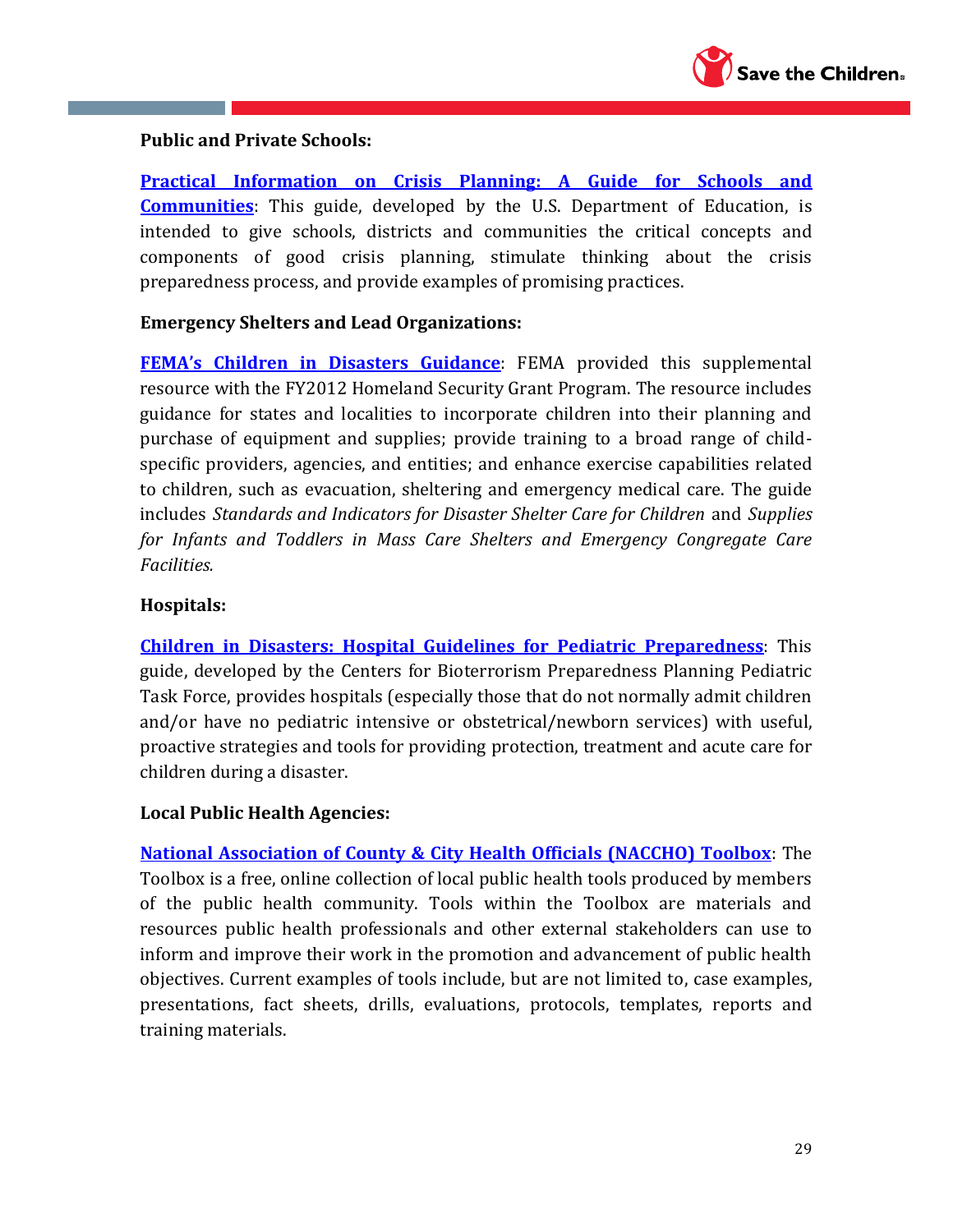

# **APPENDIX I TECHNICAL Q&A**

## *1. How do I save my answers in the survey?*

Clicking the FORWARD arrow saves whatever information you have entered in a screen. Clicking the BACK arrow does not. Once you have clicked FORWARD and saved the input on a screen, backing up to earlier screens will not change or erase your input.

## *2. How do I change a previously selected answer?*

Changing a previously entered answer is as simple as clicking the BACK arrow as necessary to return to the screen with the question you wish to change, selecting the new desired answer, and then clicking the FORWARD arrow. You must always click the FORWARD arrow to save an answer, including a changed answer.

## *3. How can I save our section-specific and overall results?*

When you reach the section summaries, which include your survey questions, responses and quantitative values, you can save the results a number of ways: 1) print a hard copy of the page, 2) save a PDF of the page to your computer, or 3) copy and paste the results into a Word document.

# *4. I received the error message: "An error has occurred on this page. Please fix this error and try again." What now?*

For some questions, a response is required before the user can advance to the next question. If you received this error message, the survey will also highlight the specific place on the screen where the user needs to make a selection with the phrase "a response is required."

A number of questions in the CPI ask you if the community has a lead organization for a particular preparedness function. If you answer YES and click the FORWARD arrow, the next screen will ask for the name of the organization. If the user clicks the FORWARD arrow without providing a name, the survey will generate the error messages described above, and will prevent you from advancing to other questions until the spaces provided for names is filled in.

The intention of these error messages is not to prevent forward progress in the survey, but rather to emphasize that the selected answers are critical. If you do not yet have the correct answer, you can work around the error messages by inserting a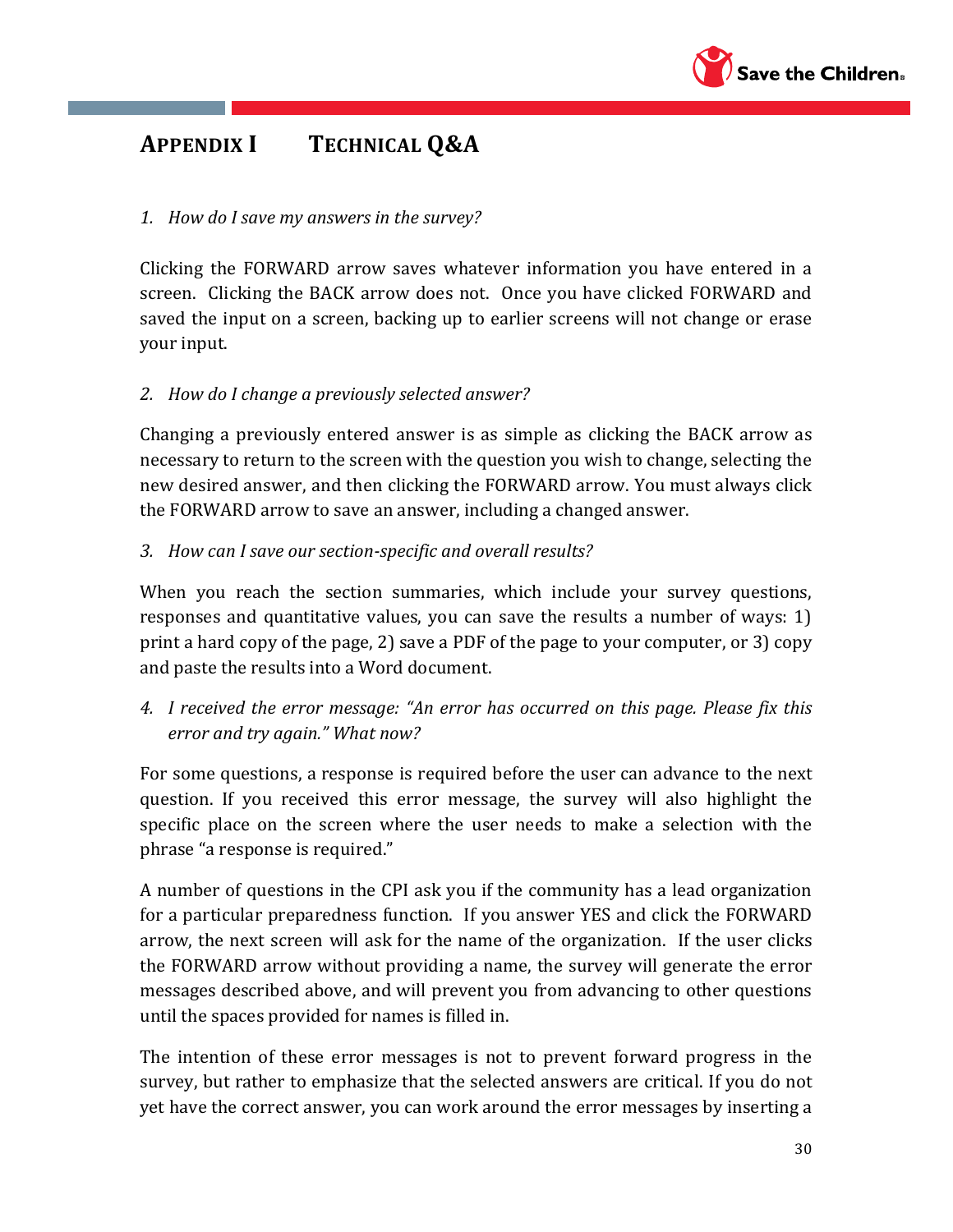

place-filler answer (e.g., xyz). The survey software cannot judge what is a real answer and what is a place-filler, so any text you provide will remove the error message. Just don't forget to go back and provide the correct answer!

*5. On the summary page of one of the sections, I see a number of questions I did not answer marked with "Skipped." How did I skip these questions?*

Skip logic is embedded in the survey. Skip logic is a feature that changes what question or page a respondent sees next based on how they answer the current question. Generally, skip logic questions are questions asking for more detail about previously selected answers. If you have temporarily deferred answering a question in the survey and progressed through subsequent questions, the answer for such questions also will appear as "Skipped" in the summary. Be sure to go back and fill in any questions you deliberately deferred. Due to the skip logic, if you add an answer to a question you left blank or change an answer to a question, this may prompt new questions that you did not see before. When going back to add or change answers, check to see that all the questions displayed have been answered. Once you have done this, your summary should read correctly - any remaining "Skipped" questions in your summary do not need to be completed.

## *6. How many users can be logged in with our username and password?*

Only one user should enter data into the online CPI survey. This is because multiple logged-in users can overwrite each other's input. For example, if Michael enters the survey, provides an answer to Question 1 and then exits the survey, but subsequently Elizabeth enters the survey and answers Question 1 again, Elizabeth's answer will permanently replace Michael's answer. To avoid data corruption, collect survey responses in advance and assign one person to enter all the answers into the online survey.

### *7. Can I go back into the survey or view my results after it has been submitted?*

Once you have clicked the FORWARD arrow on the bottom of the final "Overall Score" screen, you will no longer be able to access the survey or the answers you provided. This is an unavoidable feature intrinsic to the online survey software. However, at any time before seeing this alert and advancing from the final screen, you can save or print hard copies of the section summaries, which include the questions, your answers and the values generated. It is critical that you take advantage of opportunities to save your answers and values. Otherwise, you will lose the record of this experience with the CPI.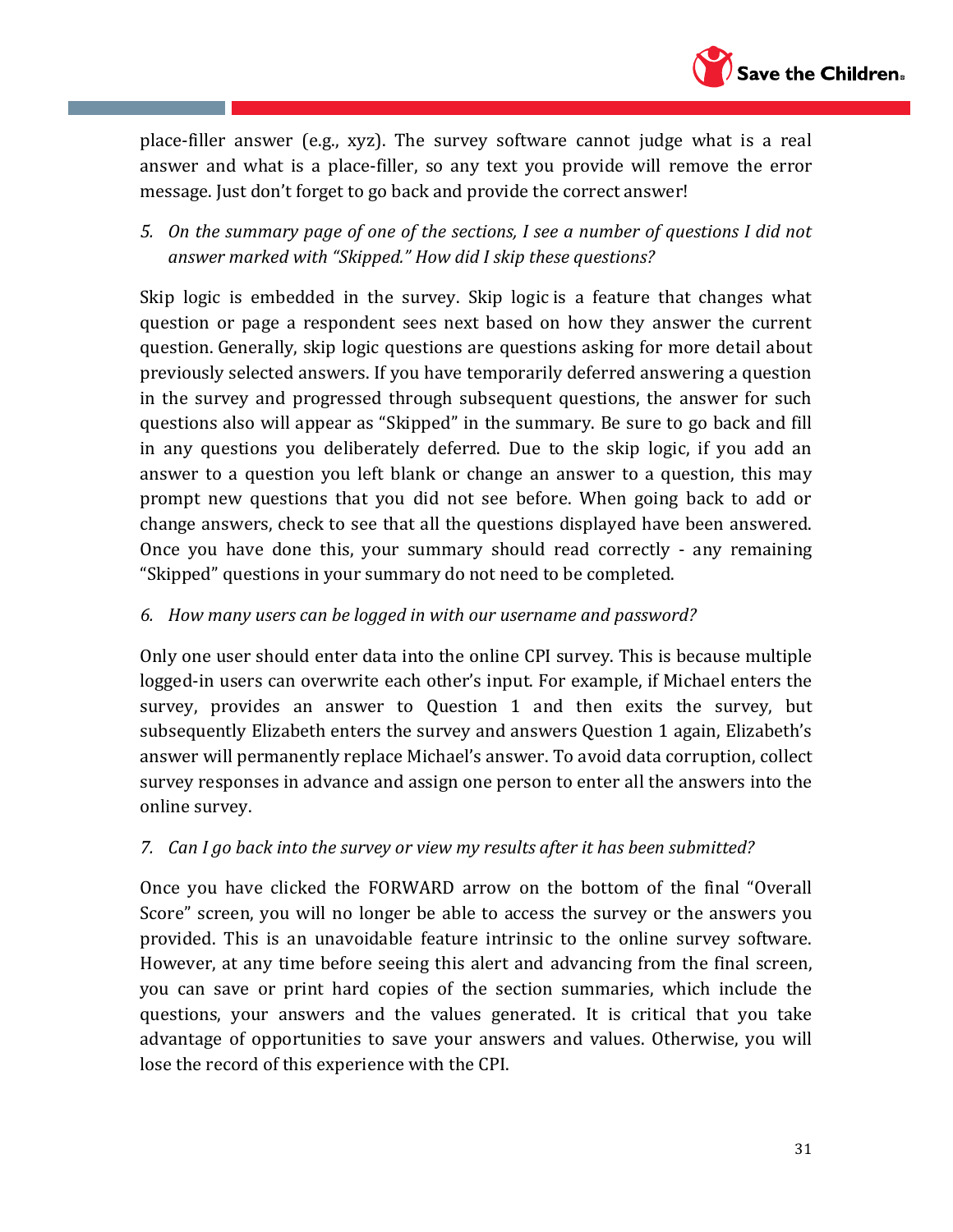

*8. How do I exit the survey? I do not see a "Log out" button.*

To exit from the online CPI, first click the FORWARD arrow at the bottom of the screen in order to save any answers you entered on the screen you are currently working in. Then simply close the tab of your Internet browser in which you have the survey open. There is no "log out" or "sign off" button or tab.

*9. We would like to change a large number of responses that we've already entered. Is it possible to start a new CPI survey?* 

In the course of completing the survey, you may determine that you wish to make very substantial changes and that it would be more practical to simply begin an entirely new version of the survey. In order to begin an entirely new CPI, you can request access to a new survey by contacting Save the Children to receive a new CPI password. This will then become the new password for the community, and will allow all members of the committee to access the new CPI survey.

*10. What happens to our quantitative values if we skip entire sections in the CPI survey?* 

Each completed section will produce a quantitative value, but if entire sections are skipped, the CPI will not be able to generate an overall value at the end of the survey. If a skipped section is completed with the answer "Don't know" throughout, it can be expected that the overall value generated at the end of the CPI will be very low.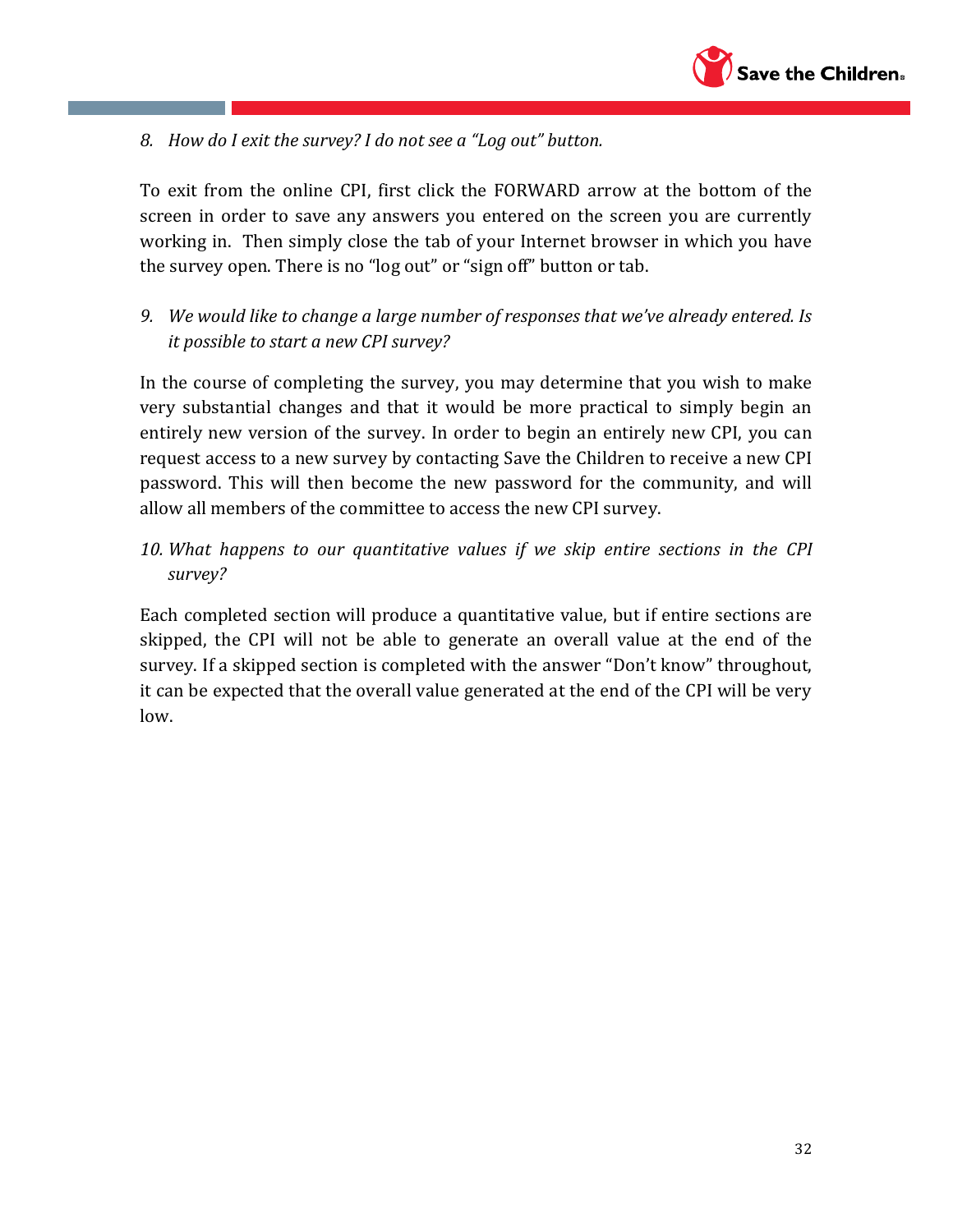

# **APPENDIX II TYPES OF QUESTIONS IN THE CPI**

The CPI contains eight distinct types of questions, which occur in various combinations in each of the nine sections:

1. **YES/NO/DON'T KNOW** questions, such as:

*Do state or local building regulations include structural and engineering standards designed to protect school buildings against the kind of natural hazards to which the school system is most at risk?*

- *Yes*
- *No*
- *Don't know*

#### **2**. **SELECT ALL THAT APPLY** questions, such as:

*Does AT LEAST ONE state, county or local agency maintain a database containing the following information for family child care homes? (Select all that apply)*

- *Normal operating location*
- *Intended evacuation location*
- *Children with special healthcare needs*
- *Children with disabilities and access & functional needs*
- *Children with limited English-speaking ability*
- *Age distribution of children*
- *Gender distribution of children*
- *Don't know*

In these questions, the user can select either "Don't know" or any combination of the other answers (a user cannot select "Don't know" and other answers).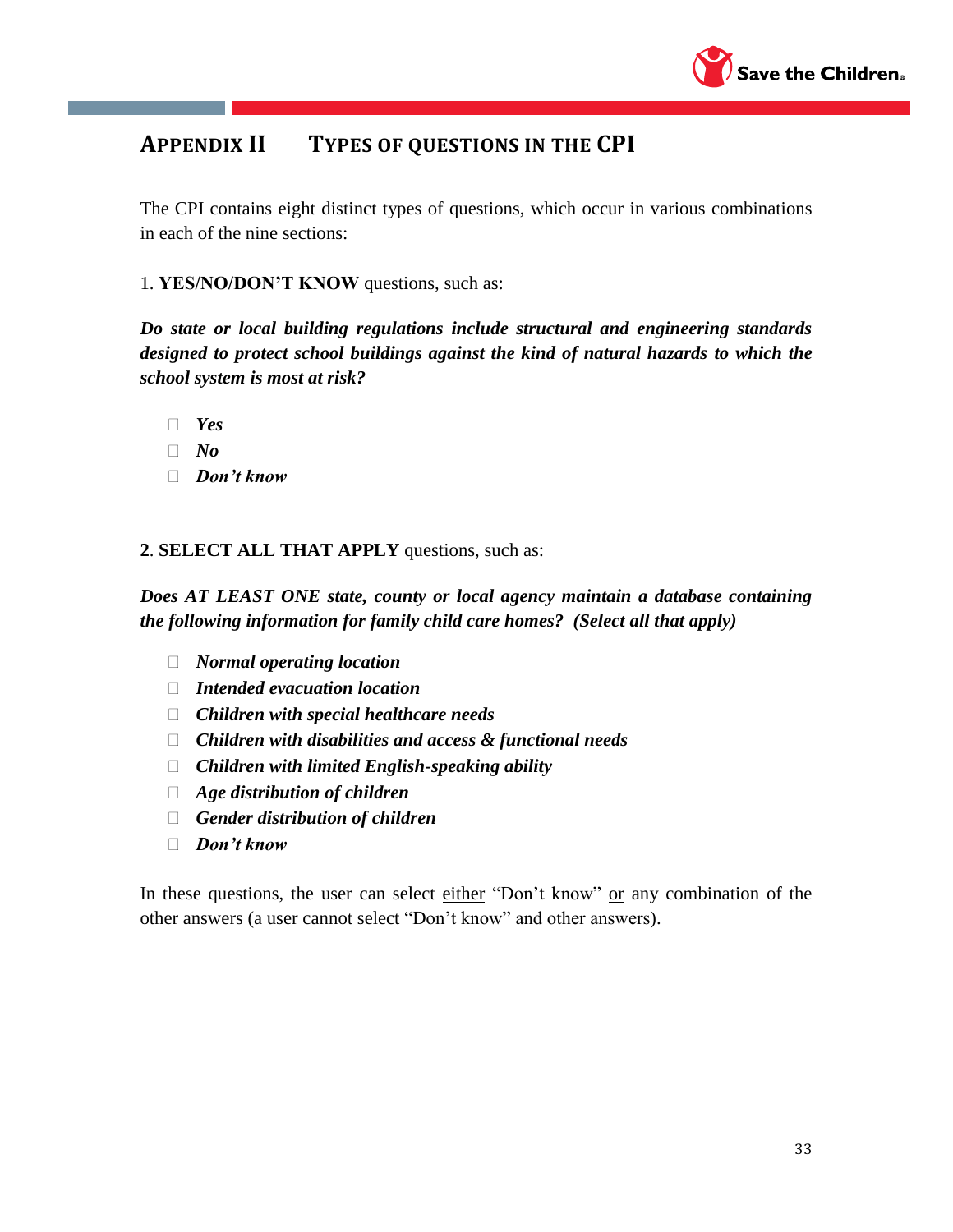

#### **3**. **FREQUENCY** questions, such as:

*The minimum frequency for hospitals to conduct a functional exercise of their emergency response plan is:*

- *Once a year*
- *At least once every 2 years*
- *Less frequently than every 2 years*
- *There is no minimum frequency*
- *Don't know*

In these kinds of questions, the user must select only one answer.

#### **4. LEAD ORGANIZATION** questions:

These are the questions within the major sections of the CPI (Child Care Centers, Family Child Care Homes, Public Schools, Private Schools and Hospitals) that determine whether or not a user must complete the "Lead Organization" section of the CPI.

A typical Lead Organization question looks like this:

*Is any governmental or non-governmental organization formally designated or commonly recognized as the lead organization to help private schools in the community be prepared for Evacuation in advance of an emergency?*

- *A public agency or not-for-profit organization is the lead organization, AND this is formally designated in statute, regulation or executive order*
- *There is a de facto lead organization, but it is not formally designated in statute, regulation or executive order*
- *There is no formally designated or de facto lead organization for this element of preparedness*
- *Don't know*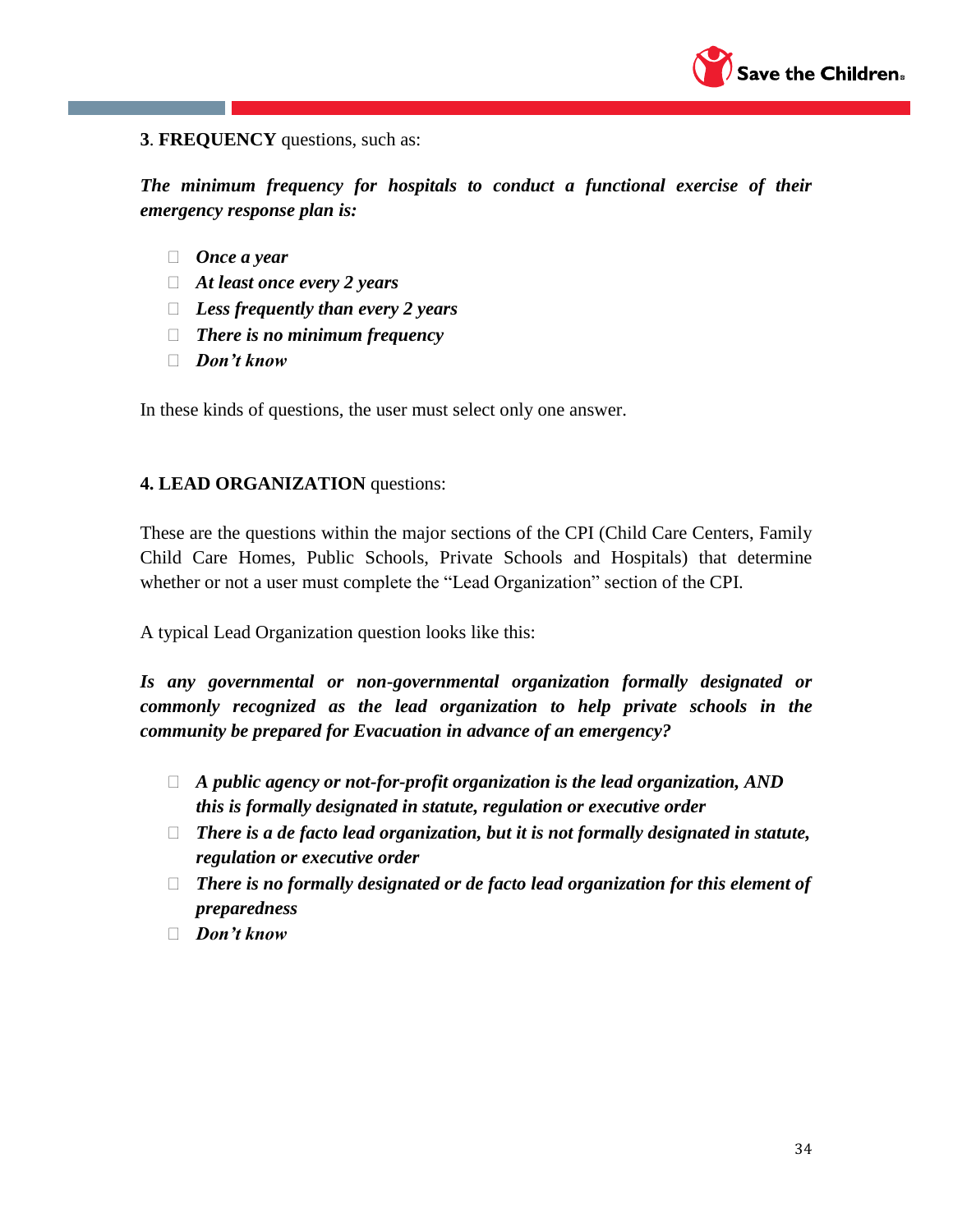

#### **5**. **OTHER SCALAR** questions, such as:

*How would you characterize the nature of governmental review of private school emergency response plans?* 

- *Substantive / constructive (for example, officials read the plans carefully and provide direction on how to improve plans)*
- *Formulaic / compliance oriented (for example, officials review that the plans have been completed or meet the technical requirements for submission, but offer little or no direction to schools)*
- *Typically no feedback or minimal feedback*
- *Don't know*

#### **6. SOURCE OF REQUIREMENT** questions:

Each of the major sections of the CPI asks detailed questions about an institution's obligations to address evacuation, sheltering in place, drills and exercises, emergency medical and behavioral health services, communications, continuity of operations planning and other elements of preparedness. A typical question looks like this:

**Identify the requirements for child care centers to address the following elements of preparedness for COMMUNICATING WITH PARENTS/GUARDIANS, STAFF AND LOCAL RESPONSE AGENCIES: (select as many as apply of the first three answer options OR any one of the last three answer options)** 

- **The law requiring child care centers to have a written emergency plan specifies this**
- **Laws unrelated to emergency plans require this to be addressed**
- **A Lead agency requires child care centers to address this**
- **Child care centers are NOT REQUIRED to address this, but DO anyway**
- **Child care centers are NOT REQUIRED to address this and do NOT**
- **Don't know**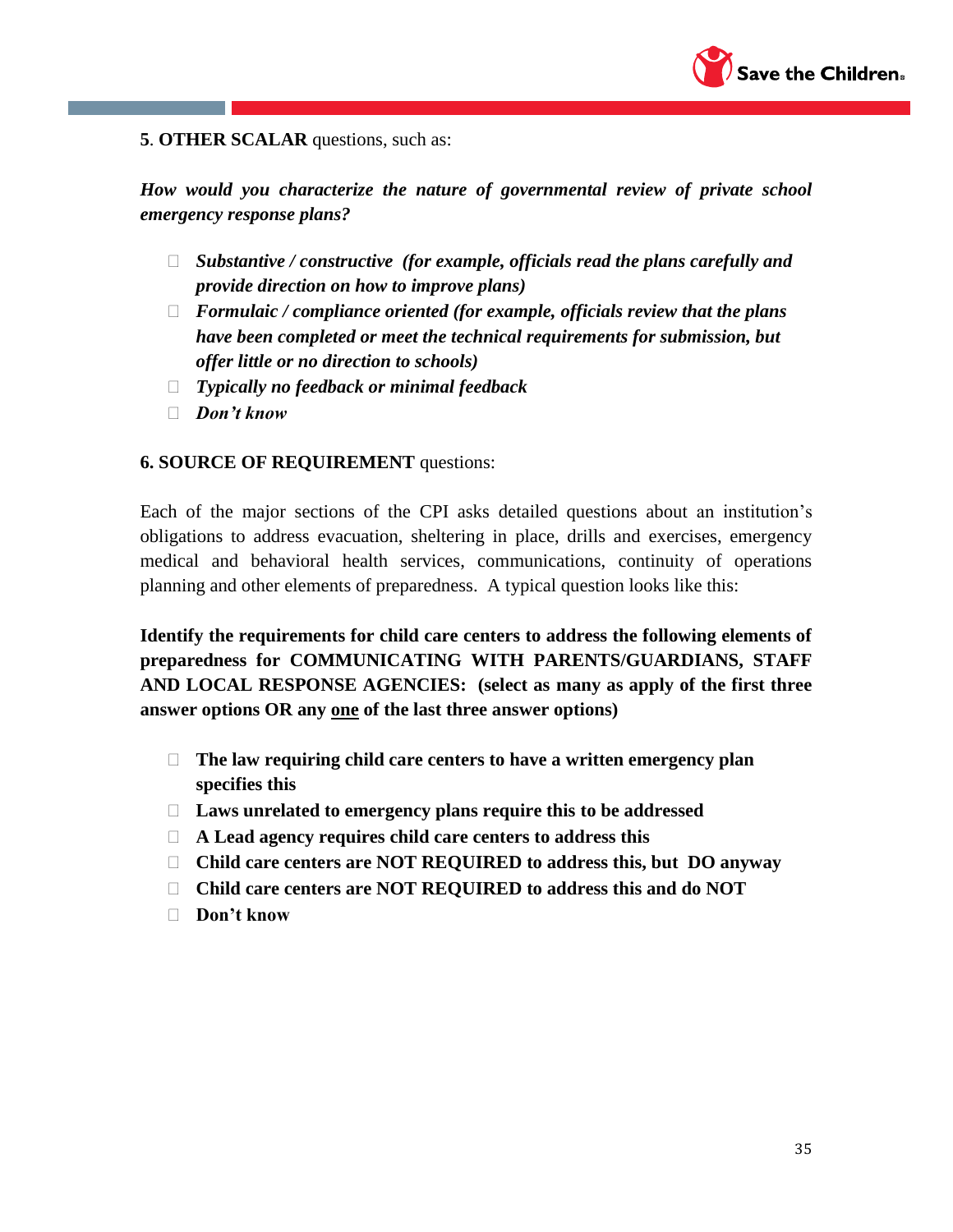

#### **7. SCREENING** questions:

Each of the major sections of the CPI contains three questions that serve to direct the user to appropriate detailed questions about particular dimensions of preparedness. The three questions are almost identically worded in all of the major sections.

SCREENING questions related to the laws that require child-serving facilities to have emergency response plans, for example:

## *Do the legal provisions that require child care centers to have emergency response plans require that such plans address (Select all that apply):*

- *Evacuation*
- *Sheltering in place*
- *Communicating with parents/guardians, emergency responders and staff before, during and after emergencies*
- *Pediatric emergency medical situations*
- *Emergency mental/behavioral health services for children*
- *Facility continuity of operations*
- *Conducting exercises and drills*
- *The needs of children with disabilities or access & functional needs in a disaster*
- *None of the above*
- *Don't know*

SCREENING questions related to other laws (unrelated to plan requirements) that address preparedness, for example:

*Does state, county or local municipal law require child care centers to be prepared for any of the following in advance of an emergency (other than requirements for an emergency plan): (Select all that apply)*

- *Evacuation*
- *Sheltering in place*
- *Communicating with parents/guardians, emergency responders and staff before, during, and after emergencies*
- *Pediatric emergency medical situations*
- *Emergency mental/behavioral health services for children*
- *Facility continuity of operations*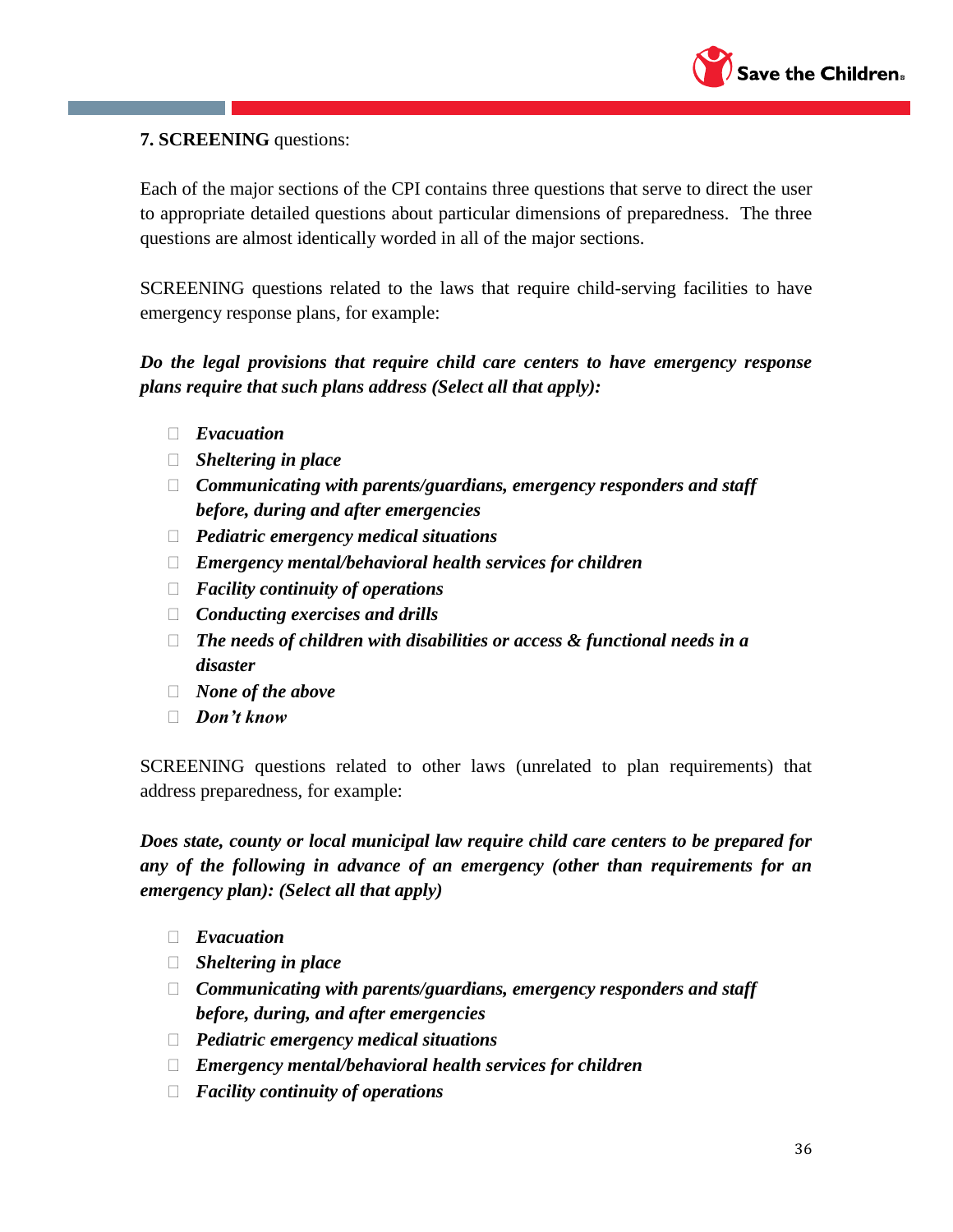

- *Conducting exercises and drills*
- *The needs of children with disabilities or access & functional needs in a disaster*
- *None of the above*
- *Don't know*

SCREENING questions related to voluntary preparedness that is not mandated/imposed by law or by a regulatory/supervisory body, for example:

*Do child care centers routinely address the following elements of emergency preparedness even if they are not required to do so under state, county or local municipal law, or by their regulatory/supervisory agencies:* 

- *Evacuation*
- *Sheltering in place*
- *Communicating with parents/guardians, emergency responders and staff before, during and after emergencies*
- *Pediatric emergency medical situations*
- *Emergency mental/behavioral health services for children*
- *Facility continuity of operations*
- *Conducting exercises and drills*
- *The needs of children with disabilities or access & functional needs in a disaster*
- *None of the above*
- *Don't know*

#### **9. INFORMATION ONLY** questions:

These are fill-in questions, such as the aggregate enrollment of all school systems and the enrollment of each of the three largest school systems, or the number of child care centers that are not legally recognized.

Neither the SCREENING questions nor the INFORMATION ONLY questions are taken into account in generating the section values or the overall CPI value.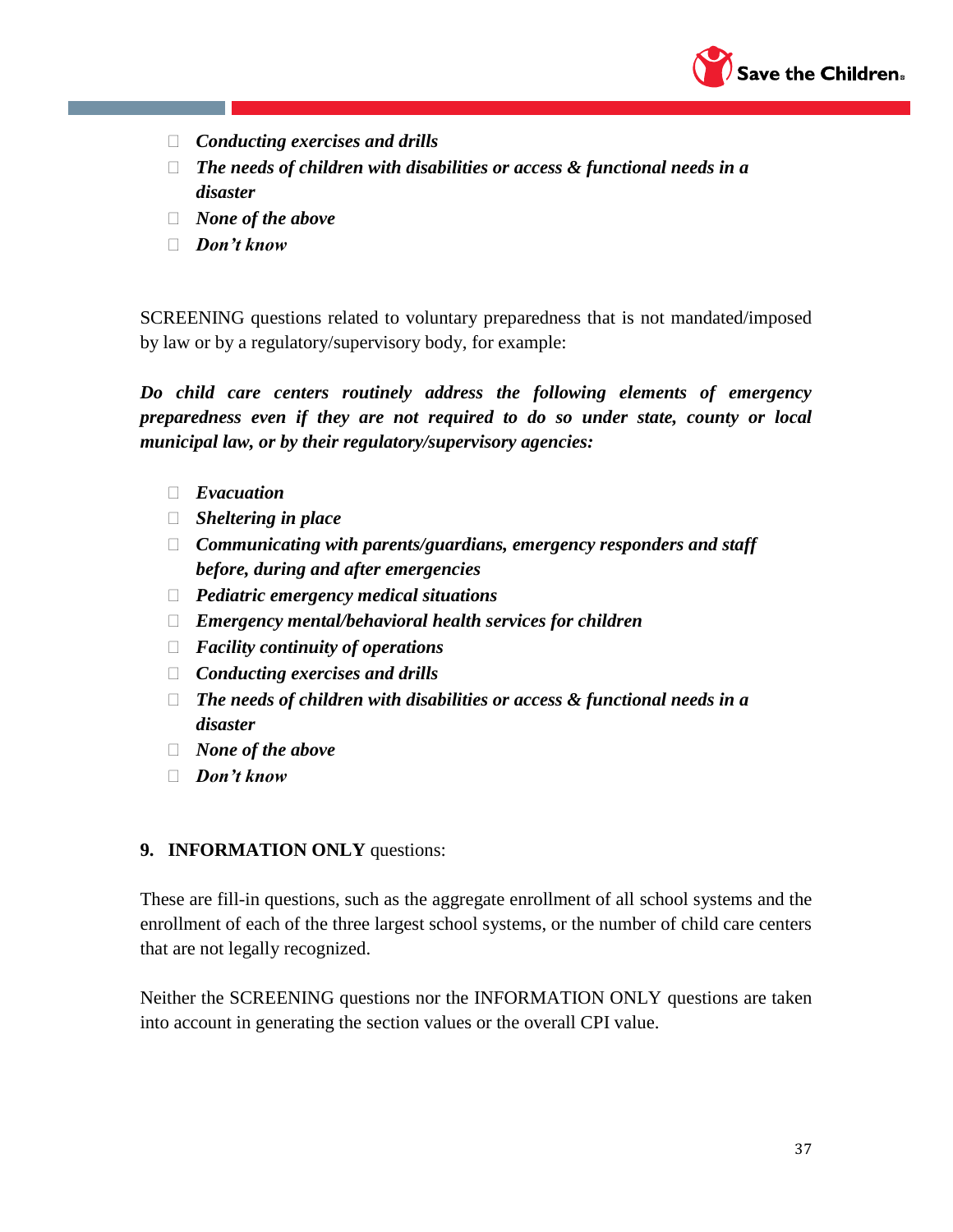

# **APPENDIX III EXPLANATION OF THE WEIGHTED SCORING**

## **Introduction**

 $\overline{a}$ 

The scoring algorithm in the Community Preparedness Index (CPI) uses weights to signify relevance associated with response options that likely hold greater value in measuring community preparedness. During the content validity exercise, two rounds of data were collected from experts with content expertise in community preparedness. The raters were asked to rank the relevance and importance of preparedness activities and policies on a 4-point scale ("4" = Critical and essential item, "3" = Very important item, "2" = Moderately important item, and "1" = Less important item). These ratings were then averaged. Items with a content validity score (CVI)  $\geq$  3 were weighted 1.5 times greater than items with a CVI < 3.

Each of the nine sections of the CPI generates a value based upon how a user answers the questions in that Section.2 The overall CPI value, seen on the 'Submit Answers' page, is the simple arithmetic average (mean) of the separate values for the previous nine Sections. The denominator of this mean always will be nine (9), even if the value for any Section is zero.

There are two Sections of the CPI – the "Lead Organization" Section and the "Public Schools" Section – where the Section value itself may be the mean of several subvalues. If a user does not identify any Lead Organizations and, therefore, does not complete the Lead Organizations questions even once, the value for the Lead Organizations Section of the CPI will be zero.

### **Section scores/values were calculated using the following steps:**

Step 1: Each answer option was assigned a raw value by NCDP, between 0.25 and 3.

Step 2: Raw values were adjusted to be expressed on a 0-1 scale.

Step 3: The weight derived from the content validity exercise was assigned to each question.

Step 4: The weighted, adjusted values were summed and divided by the number of questions in the Section. This quotient was capped at 1.0.

<sup>2</sup> For clarity, hereafter the capitalized word "Section" refers to a Section of the CPI.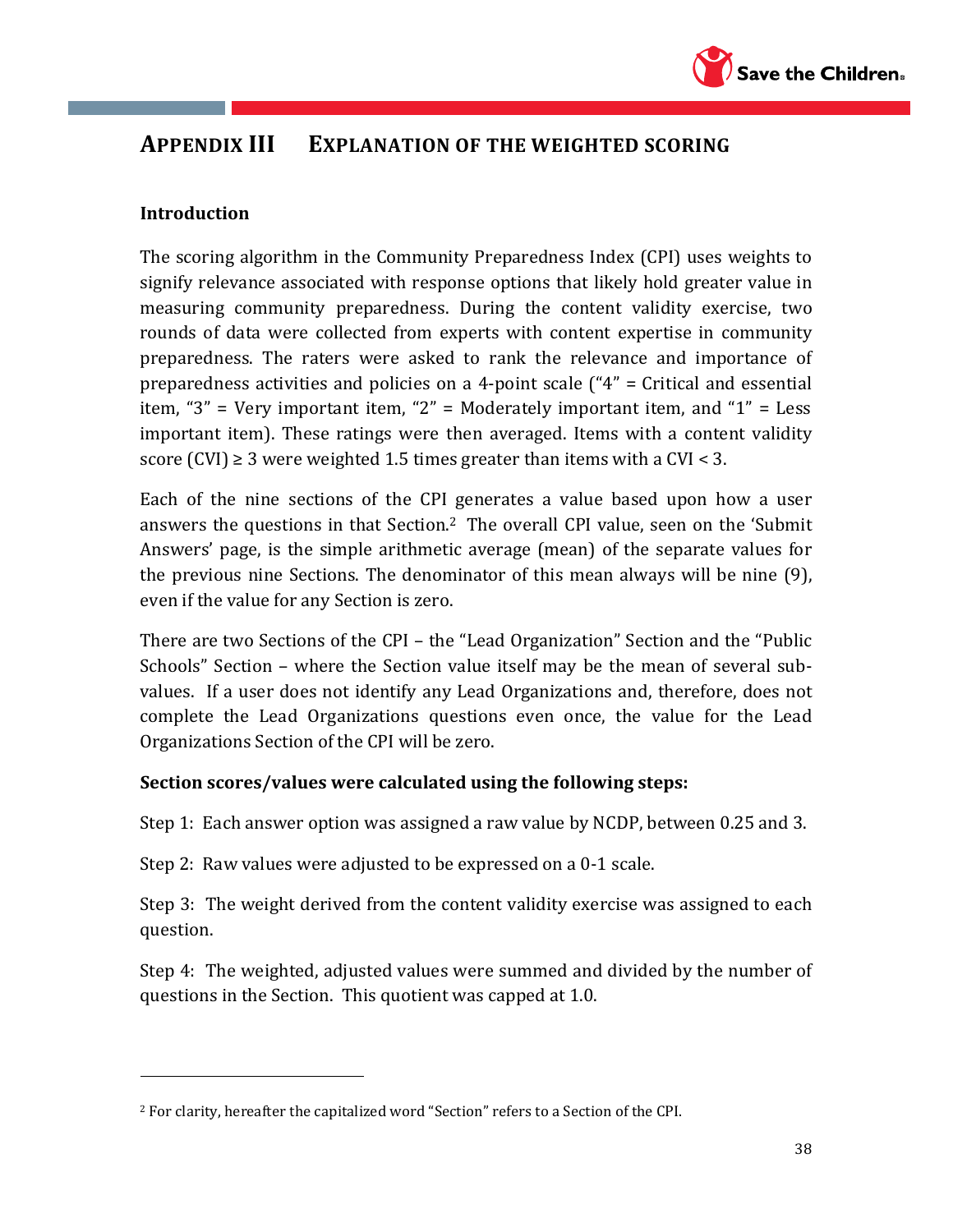

#### **Raw values:**

Raw values for most 'yes or no' questions represent a 1 or 0 value respectively. Some 'select all that apply' questions are simply zero-value screening questions that may or may not lead to an additional section of the survey, where follow-up questions would be scored. Other 'select all that apply' questions give 1 point for each answer selected.

The 'Lead Organization' table in each Section assigns a 1.5, 1, or 0 value for a designated lead organization, a de-facto lead organization, or no lead organization, respectively.

The detail-oriented grids for each Section (i.e., evacuation, sheltering in place, communication, etc.) are assigned a value of 1 for every preparedness task indicated in the survey. An extra 0.5 is given if there is a law in place for that preparedness task, and an extra 0.25 is given if there is a lead organization that requires it.

### **Overall value:**

The overall value is the average of the Section values. Section values are not weighted for this overall calculation. If a Section is not completed, or if it is completed with only 'Don't know' responses, the value for that Section will be zero. Incomplete Sections may lower the overall value. Communities may choose to only focus on section-specific values.